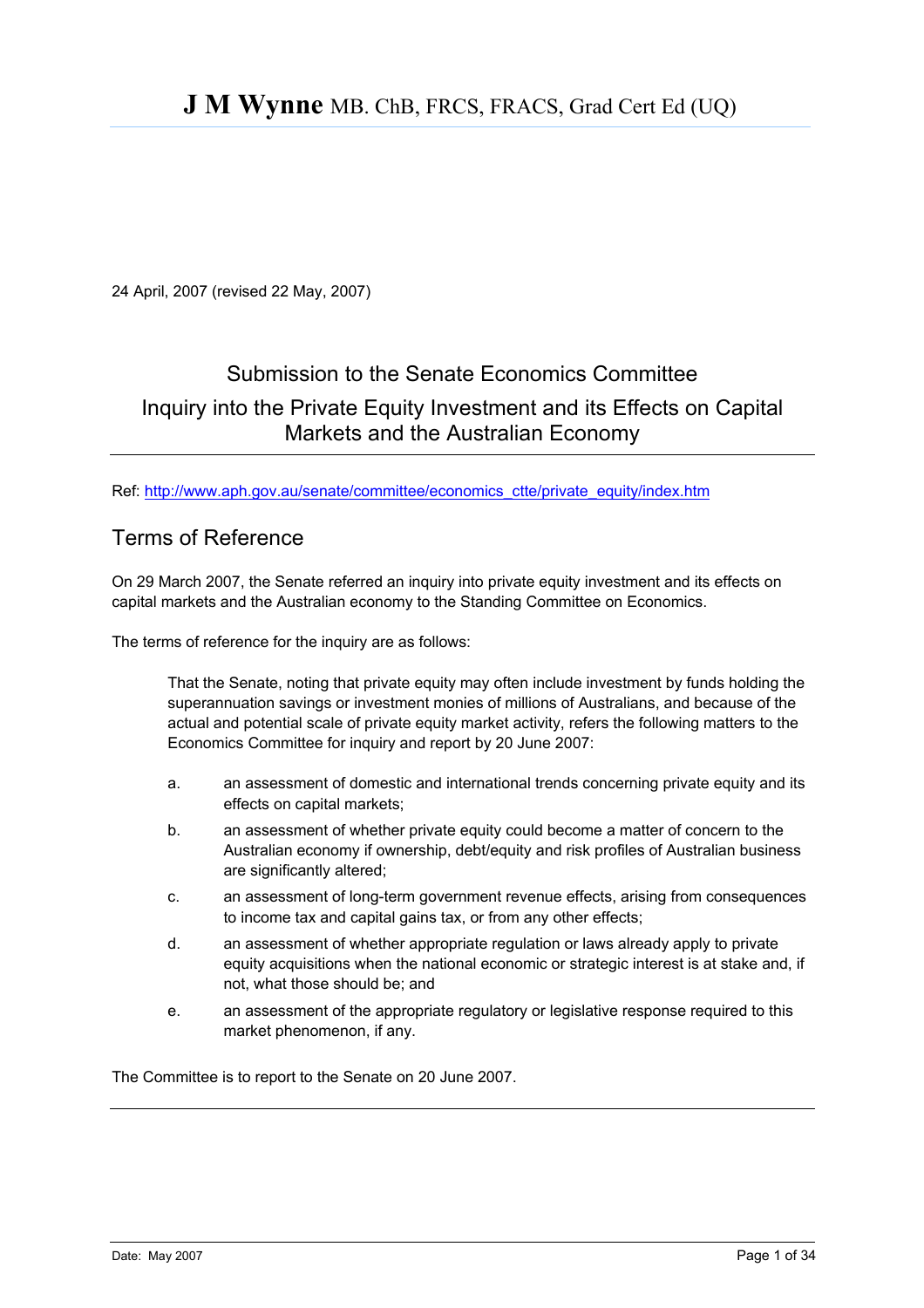# **Contents**

| 1           |      |       |                                  |        |
|-------------|------|-------|----------------------------------|--------|
| $\mathbf 2$ |      |       |                                  |        |
|             | 2.1  |       |                                  |        |
|             | 2.2  |       |                                  |        |
|             | 2.3  |       |                                  |        |
|             |      | 2.3.1 |                                  |        |
|             |      | 2.3.2 |                                  |        |
|             | 2.4  |       |                                  |        |
|             |      | 2.4.1 |                                  |        |
|             |      | 2.4.2 |                                  |        |
|             |      | 2.4.3 |                                  |        |
|             |      | 2.4.4 |                                  |        |
| 3           |      |       |                                  |        |
|             | 3.1  |       |                                  |        |
| 4           |      |       |                                  |        |
|             | 4.1  |       |                                  |        |
|             | 4.2  |       |                                  |        |
|             |      | 4.2.1 |                                  |        |
|             |      | 4.2.2 |                                  |        |
|             |      | 4.2.3 |                                  |        |
| 5           |      |       |                                  |        |
|             | 5.1  |       |                                  |        |
|             | 5.2  |       |                                  |        |
|             | 5.3  |       |                                  |        |
|             | 5.4  |       |                                  |        |
|             |      | 5.4.1 |                                  |        |
|             |      | 5.4.2 |                                  |        |
|             | 5.5  |       |                                  |        |
|             |      |       | 5.5.1 Selection of the fittest:- | 26. 26 |
|             |      | 5.5.2 |                                  |        |
|             |      | 5.5.3 |                                  |        |
|             |      | 5.5.4 |                                  |        |
|             | 5.6  |       |                                  |        |
|             | 5.7  |       |                                  |        |
|             | 5.8  |       |                                  |        |
|             | 5.9  |       |                                  |        |
|             |      | 5.9.1 |                                  |        |
|             |      | 5.9.2 |                                  |        |
|             | 5.10 |       |                                  |        |
|             |      |       |                                  |        |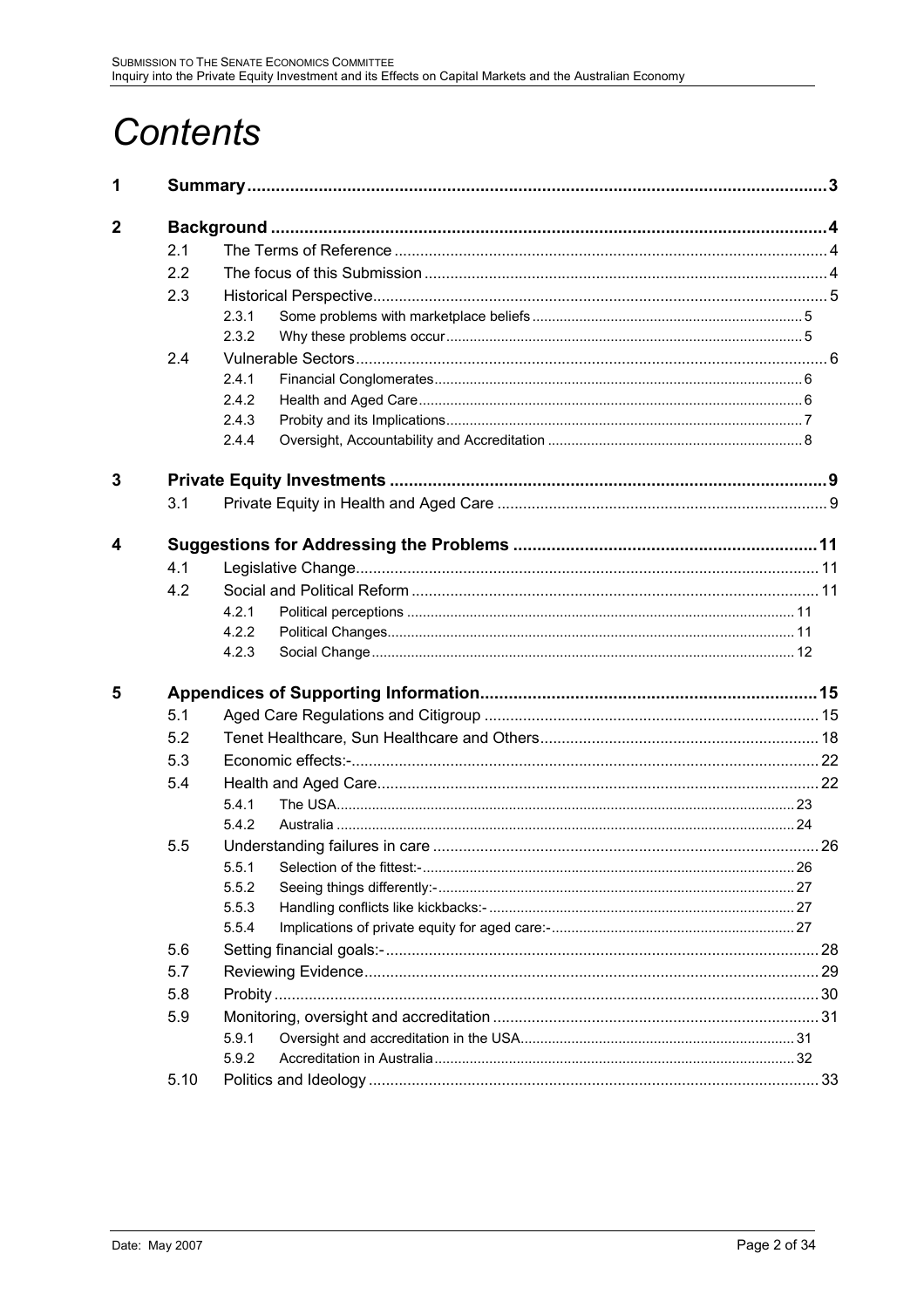# <span id="page-2-0"></span>1 Summary

This submission asserts that the explosion in private equity will potentate and exacerbate serious problems existing in vulnerable sectors of Australian society. It also addresses deeper problems across Australian society and the consequences for these.

It urges that the threat posed by the private equity phenomenon be the trigger for a change in strategy and a re-evaluation of the direction in which we are going. It uses developments in health and aged care to illustrate the problems that already exist and the likely consequences of these new developments

Anxiety is expressed about the narrow economic terms of reference which fail to specifically invite comments about critical issues for society and its members.

The development of prevailing economic theory and its political expression is examined. The consequences for vulnerable sectors like financial advice, health and aged care are documented. Reasons are suggested to explain why the market has been so dysfunctional in these areas and why regulatory control has been ineffective. The reasons and social mechanisms for this are explored. Wider consequences for the Australian political system, for democracy and for the community are documented.

The specific problems inherent in private equity are examined and the way they will augment and accentuate the problems which already exist is addressed. Some of the recent misdemeanours of the global financiers that both dominate the private equity phenomenon and act as role models and advisers to the sector are noted.

The involvement of the financiers, banks, trusts and other financial vehicles in health and aged care is addressed. A link is provided to a web page that documents the actual involvement of private equity conglomerates, banks and others in aged care.

The submission urges that advice given by the health department in Western Australia in 1993 to set up a process for developing a legislative state and federal response to the problems in health and aged care be followed. Other sectors might be treated similarly.

The private equity phenomenon will have far reaching consequences for our communities as business executives who are a part of each community and seek to serve them are replaced or controlled by market technocrats operating out of ivory towers in distant lands.

The submission urges a rethink of the sort of society we want to be. It urges the temporary quarantining of "at risk" sectors like health and aged care. This should be followed by the creation of political and reflective community processes that will neutralise the problems inherent in ideology. This should enable us to progress towards a society that is more balanced and inclusive than the one we have today. Some possible strategies are suggested.

The submission refers to issues in health, aged care and society with which some might not be familiar and where others have misconceptions. Over half of this submission consists of appendices that supply more detailed illustrative information on these issues. These illustrate the failure of markets in these sectors.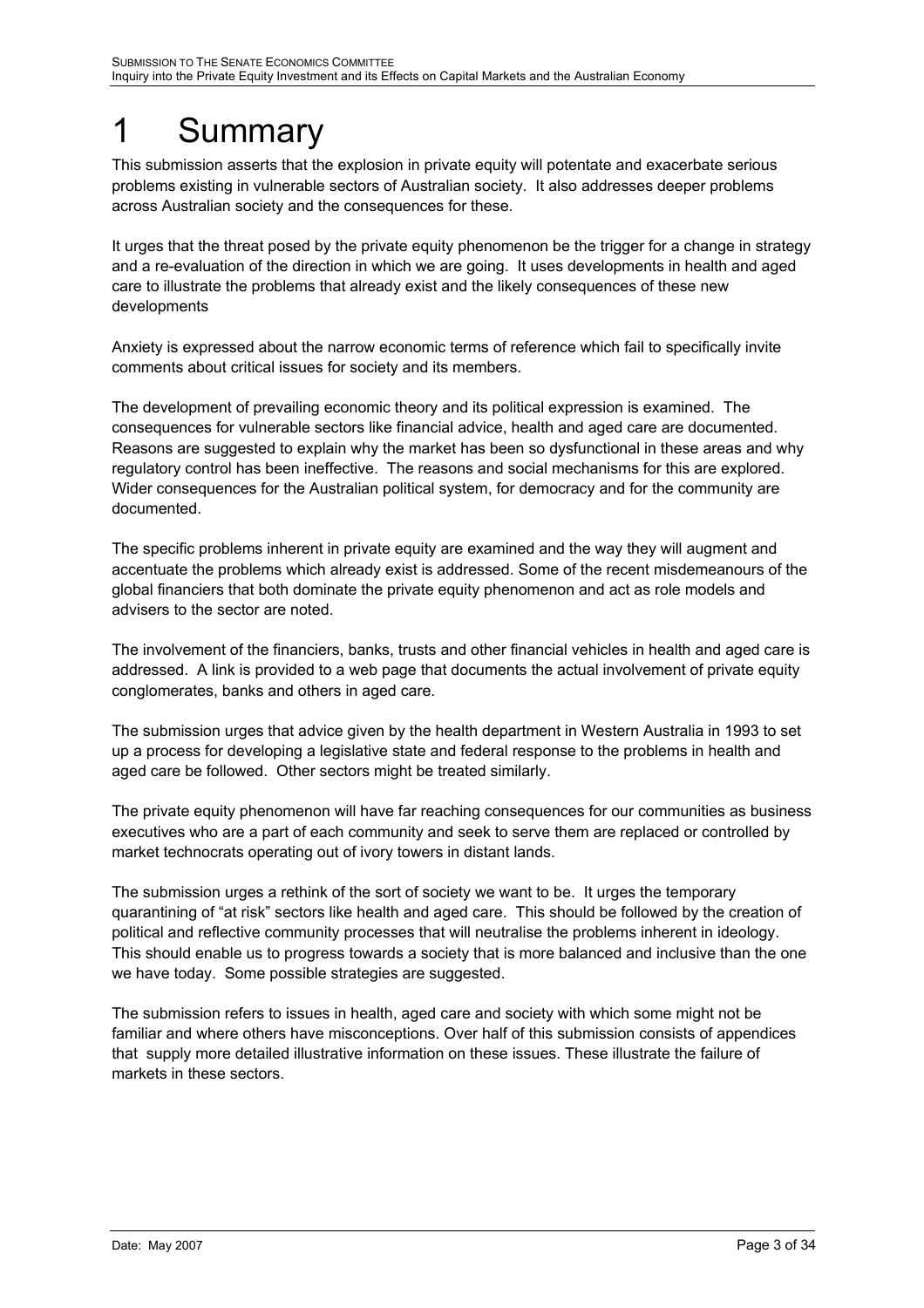# <span id="page-3-0"></span>2 Background

# **2.1 The Terms of Reference**

The terms of reference for the private equity review senate investigation are so worded that they clearly are not intended to address the human consequences of the private equity phenomenon. As a result, the senate committee's report may have a level of credibility it does not deserve and is likely to be implemented without considering adverse consequences for citizens.

I am disturbed by the practice of considering economic matters in isolation, without reference to the context in which they operate or of the general well-being of the communities on which they impact.

I respectfully suggest that the Committee's report would be more credible and more balanced if it explicitly addressed the impact on vulnerable sectors of society like health care, aged care and financial services. There have already been major problems in these sectors in the USA and Australia.

I will attempt to address these issues as best I can within reference terms **d.** and **e.** I will be looking at the national interest specifically.

I have reservations about the utility of political policy and legislation in affecting beneficial changes. Social processes within an intelligent and involved community provide a more appropriate context for progressing society. Legislative changes in health and aged care, that have been based on policies, which have little to do with the sector are a good example of how things can go very wrong.

What is required is a leadership which fosters and facilitates community discussion then ultimately gives legislative form to support developing trends in the community. This is not what we have.

## **2.2 The focus of this Submission**

My particular concerns relate to the impact of private equity in health care, and to an even greater extent, the explosion in the even more vulnerable aged care sector.

In the regulatory sector I am concerned at the decay, and in aged care the removal, of the protection offered vulnerable sectors by the probity provisions in our laws. These are provisions which our community would strongly support if its interest were engaged.

In other instances there are serious loopholes which allow groups with dysfunctional and even criminal records into our health and aged care systems. Private equity groups are already exploiting them *(see [Aged Care Regulations and Citigroup](#page-14-1)ñappendix 5.1*).

Even more concerning is that governments, in their efforts to impose economic solutions in these sectors, have actively participated in the subversion of these provisions allowing severely dysfunctional entities into the sector. Perhaps because it is only an advisory body the FIRB has been singularly ineffective. *(see [Tenet Healthcare, Sun Healthcare and Others](#page-17-1)ñappendix 5.2*)

These matters already require attention. The advent of large profit hungry private equity businesses in the sector will only serve to further distance the financial managers (turnaround experts) from the coalface and so from the consequences of their recipes for profitability.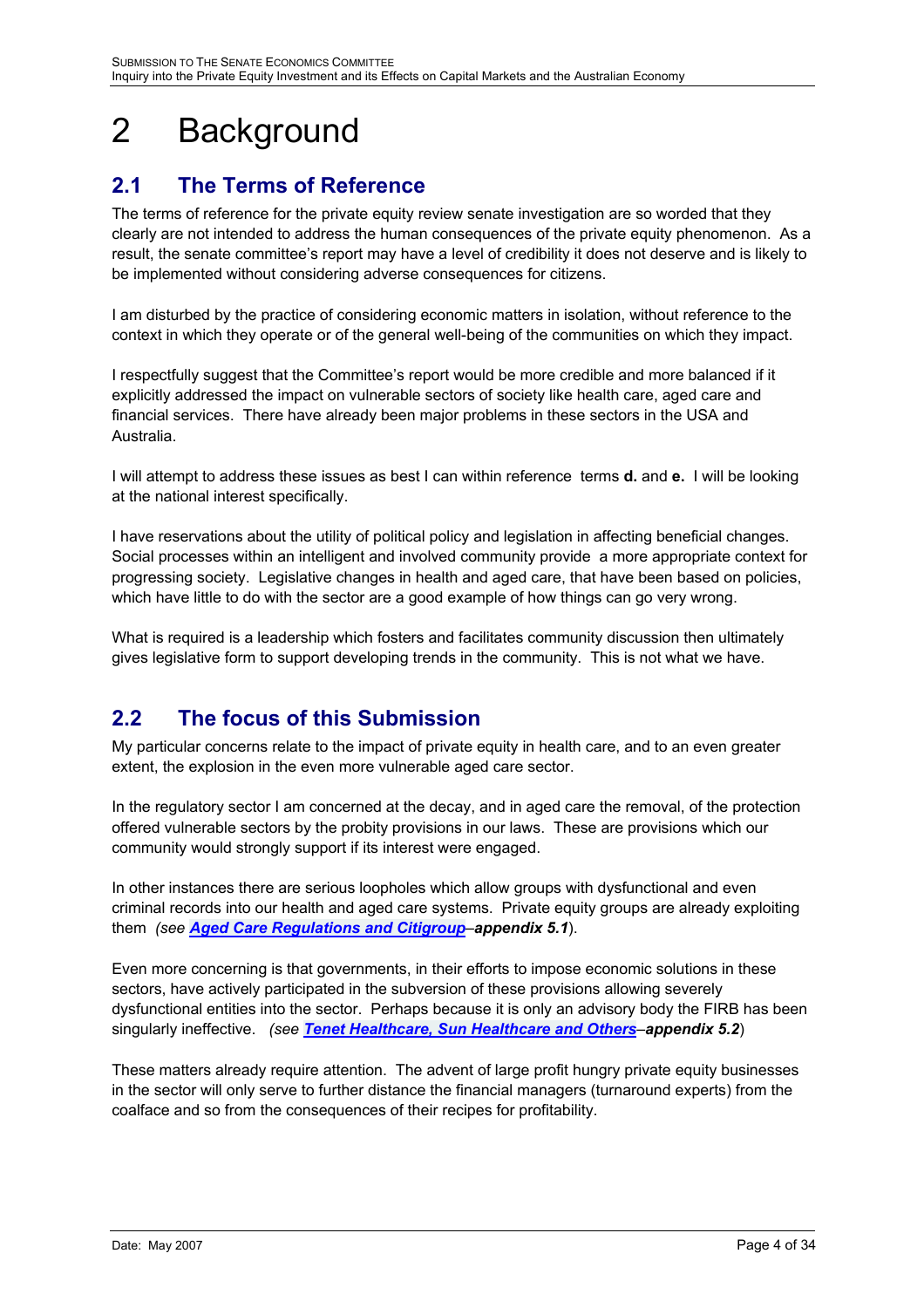<span id="page-4-0"></span>In order to address these issues and understand the risks we need to examine the current situation and how it arose.

# **2.3 Historical Perspective**

During the 20<sup>th</sup> century there have been major changes in society which have led to wave after wave of dysfunctional ideology. These have developed within narrow and sometimes disordered contexts before being generalised into global belief systems. A great deal of hardship and suffering has resulted.

The latest belief system is a form of economic theory which sees uncontrolled markets driven by behaviourist principles as a global good applicable to every context in society.

There is no argument about the market's economic benefit in supporting and making society viable. The increased focus on market processes and the use of behaviourist principles to motivate and drive individuals to greater marketplace activity has increased overall economic benefits.

## **2.3.1 Some problems with marketplace beliefs**

The concern is that instead of supporting society and the many contexts within which individuals build their lives, the market and its processes have consumed and appropriated them. The complexity and multitude of conceptual frameworks which give life its richness, depth and meaning now operate within crude carrot and stick frameworks.

This criticism is particularly applicable to contexts built around community activities, norms, values and motives. These cultural attributes depend on reflective cognitive processes that are challenged and degraded when forced to operate in a carrot and stick manner.

These sectors are the product of centuries of human social development. They represent the development of reflective qualities which allow us to build complex lives and operate independently from our basic instincts – the essence of our humanity.

Put crudely the market, important as it is as a foundation of society, exploits basic instincts relating to greed. In a balanced society it is balanced by our reflective humanity. When that balance is disturbed it has a profound impact on the sort of society we are, on how we behave, and on the type of individual we become. We are both primitive animals, responding to positive and negative stimuli, and humans with additional personal and social attributes that enable us to develop concepts, logical processes and complex understandings then respond in far more sophisticated ways.

Sectors where the application of marketplace thinking has been particularly harmful are those where people are vulnerable and easily exploited for profit. These sectors depend on norms, values and motives in which integrity, trust and trustworthiness are key attributes. These are encompassed by the term "probity".

## **2.3.2 Why these problems occur**

When market thinking is applied in contexts where it is inappropriate it has a profound impact on the context and on the participants who now find themselves driven towards outcomes in ways which confront their values, norms and motives - the very meaning of their lives.

They must strive to survive and succeed. To do so reflective activity is suspended and a number of well recognised strategies are developed in order to create the illusion that they are operating within their value systems and their norms.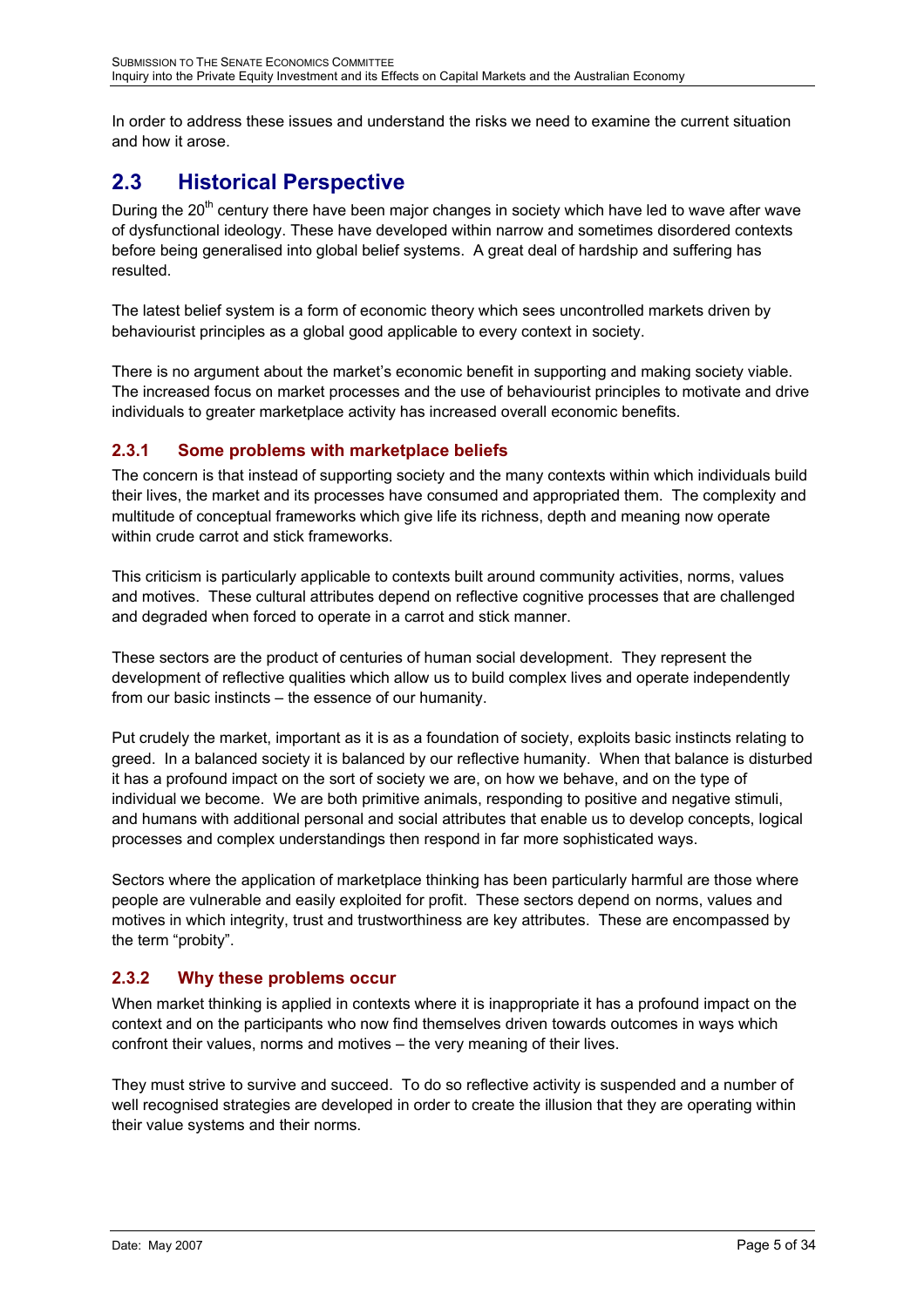<span id="page-5-0"></span>As a consequence less reflective people with a greater ability to utilise these strategies succeed and reflective individuals go elsewhere. The system fosters attributes which are poorly suited to the context and selects leaders from the least suitable people in that sector. A dysfunctional culture is established.

Those unable to perform the psychological gymnastics are alienated and disillusioned. They lose motivation, becoming apathetic and disinterested. There is a high turnover of staff who are no longer loyal. Those most suited to the sector leave.

An additional consequence is a divide in perceptions so that the same events are experienced and understood in totally different ways by the two sides involved in the sector.

What happens is particularly well illustrated in health and aged care in the USA and in aged care in Australia. Health care is vulnerable but for various reasons has not progressed as far down this path in Australia.

There are wider concerns about the disparity in wealth between sections of the population. These have the potential to disrupt society. (see *Economic effects:* - *appendix 5.3*)

# **2.4 Vulnerable Sectors**

Vulnerable sectors in the marketplace are those where individuals are dis-empowered because of the complexity of the marketplace or their own incapacity. In complex situations citizens turn to "experts" for guidance. When incapacitated because of illness, psychological distress, mental deficiency or aging, citizens are in no position to choose. They turn to those they feel they can trust for their needs. Integrity, trust and trustworthiness are key attributes required in these sectors. The word probity embraces these attributes, but has wider implications.

Because of the contradictions with market thinking, sectors that depend on community or contextual value systems are particularly vulnerable. The processes I have described operate. Unsuitable people are attracted and unsuitable subcultures develop. The strategies individuals adopt to succeed in these contexts impacts on their integrity and their trustworthiness – their probity.

## **2.4.1 Financial Conglomerates**

Financial services and banks are vulnerable because of the complexity of investment and because many elderly lose their market savvy at a time when they come to invest their life savings.

A series of scandals attest to the problems with brokers, stock analysts and financial analysts. Wall Street based financiers like Citigroup have been embroiled in scandal after scandal across the world. Wall Street is the heart of the capitalist world. These massive financiers are the trend setters, advisers and arbiters of marketplace practice. They have embraced private equity. An analysis of the scandals surrounding Citigroup illustrates the processes I have described at work in the intellectual heart of the marketplace. The risks for private equity are as great. *(see [http://corpmedinfo.com/access\\_citi.html](http://corpmedinfo.com/access_citi.html)* )

The Australian financial sector has been plagued by similar problems; most notably financial advisers.

## **2.4.2 Health and Aged Care**

My particular interest has been the appropriation of health and aged care by the marketplace. Here the paradigms of understanding which the community and professional providers have embraced is so directly contradictory to marketplace paradigms that they cannot be logically reconciled. They provide the best illustration of how the processes work. They illustrate the way people who might well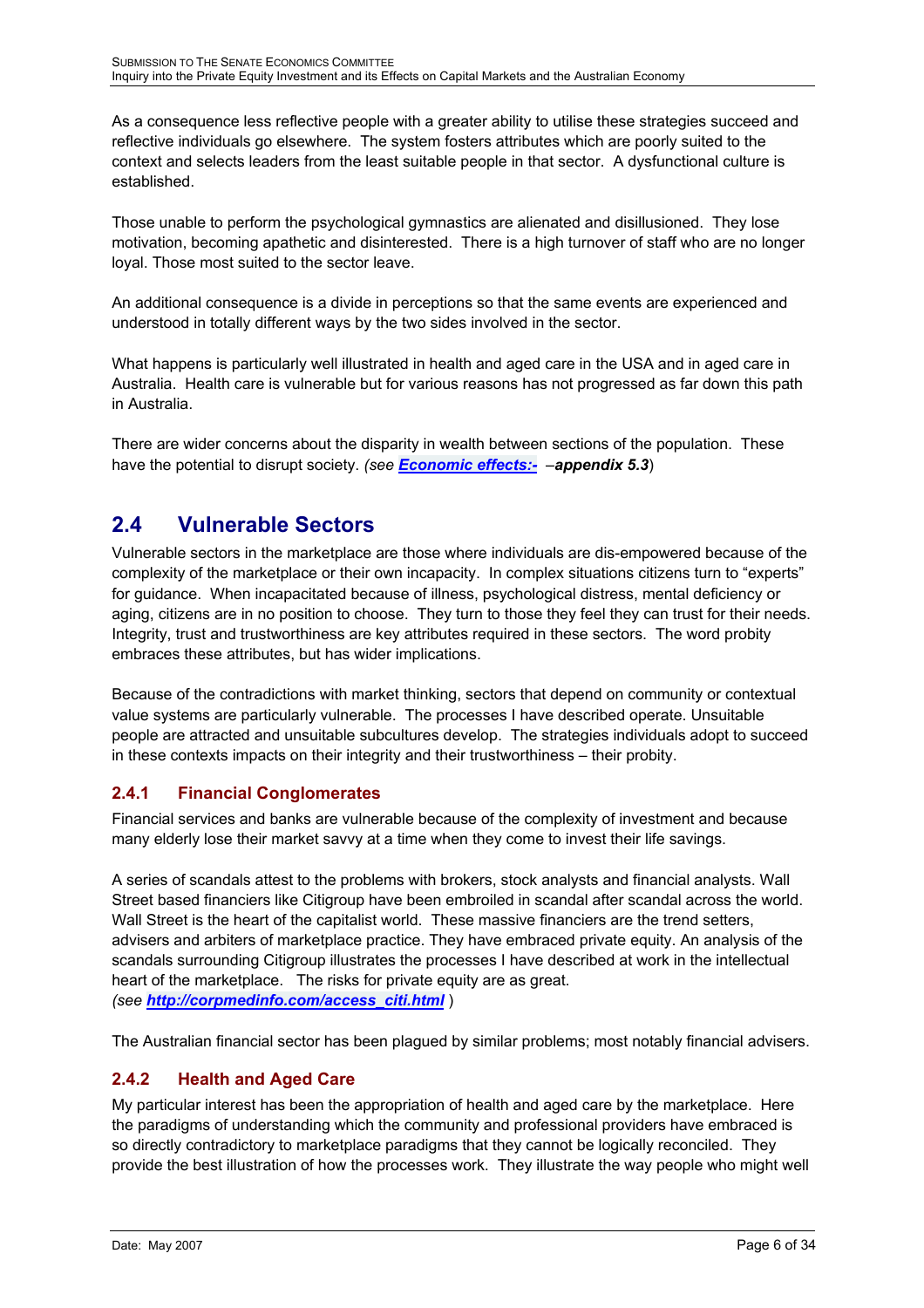<span id="page-6-0"></span>make valuable contributions in a market context rise to leadership and management positions in health and aged care. Here they create a series of disastrous situations. Citizens are harmed, costs increase and the social fabric within which a community cares for its less fortunate members is ruptured.

There is no longer any doubt that health and aged care in the USA is a disaster and that that disaster is a consequence of the market and the application of market thinking and culture. There are many examples illustrating the process described here.

While the Prime Minister, his Ministers and businessmen strenuously deny this, it is also clear from a succession of disturbing reports that aged care in Australia is well down the same path. We are faced by a tragic situation in which it was alleged by witnesses on Lateline ABC TV on 20 February 2006 that 90 year old ladies were raped or sexually abused while a nurse or nurses who saw or heard what happened did not report it for 2 months. Other reports by Lateline on  $27<sup>th</sup>$  February 2007 and in the press (see [http://corpmedinfo.com/nh\\_santoro\\_rapes.html](http://corpmedinfo.com/nh_santoro_rapes.html) for more reports) indicate that such events may not be isolated. The Royal North Shore hospital's sexual unit alone claims to have treated 80 elderly rape victims over the last [1](#page-6-1)0 years and many do not come forward.  $1$ 

The examples reported may be exceptional or exaggerated but they are clear red flags pointing to a malaise affecting the entire sector and compromising the care provided there.

Nurses at the bedside have struggled to tell us what is happening but those responsible have not been listening. I do not believe that the principle reason why the situation has become so bad can be credibly challenged. This is the imposition of marketplace thinking and processes. *(see [Health and](#page-21-2) [Aged Care](#page-21-2)ñappendix 5.4)*

Analysis of the impact of the conflicts in health and aged care provide the best insights into the way the market operates in sectors where market practices and thinking are in conflict with the requirements of the context and the services required there. The likely consequences of the private equity explosion can be understood. (see **[Understanding failures in care](#page-25-1)-appendix 5.5**)

It is now clear that when the differences in the two types of health care, and the evidence, are put to the public they will opt for a system based on Samaritan values. There is also evidence to indicate that costs are increased and care compromised in a for profit corporate system. In Canada the Romanow Commission appointed assessors and invited submissions from the market sector. They put the evidence to the community. The market was unable to challenge its critics or show that it had advantages. *(see [Reviewing Evidence-](#page-28-1) appendix 5.7)*

## **2.4.3 Probity and its Implications**

Probity is a key concept; one, which by its very nature and its intent, serves to protect vulnerable sectors and vulnerable individuals. Once an important provision, it has been undermined, left legally unprotected and even surreptitiously removed from our laws. Regulations requiring probity are a target of "liberalisation". In their eagerness to support large corporate enterprises governments have even created loopholes in legislation that allow wealthy groups to buy into vulnerable sectors without facing any assessment of their suitability. Citigroup, a group with a very poor record for exploiting the vulnerable, now owns Australiaís largest aged care company. *(see ì[Probity](#page-29-1)îñ appendix 5.8)*

 $\overline{1}$ 

<span id="page-6-1"></span>**Govts urged to make aged care workers have security checks** *Australian Associated Press General News February 24, 2006*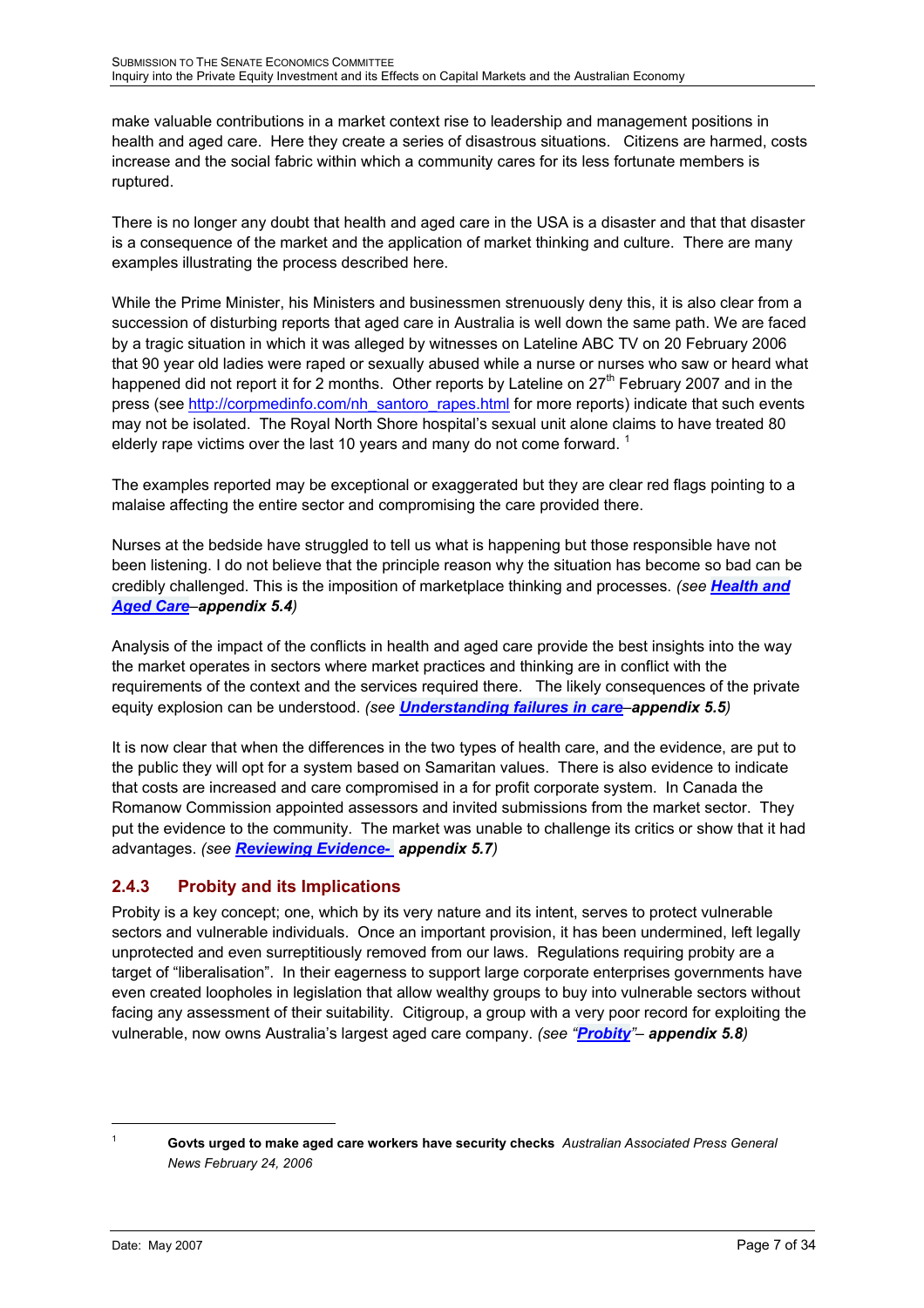## <span id="page-7-0"></span>**2.4.4 Oversight, Accountability and Accreditation**

Instead of taking steps to protect citizens from the risks posed by dysfunctional business enterprises, the government In Australia has chosen to follow the USA by waiting for problems to develop and then trying to address them by remediation and then punitive action.

In both the USA and Australia these processes have failed in a continuous and recurrent manner. Each failure has prompted renewed legislative effort and renewed claims to efficacy only to be followed by the exposure of ever more scandalous behaviour under the noses of regulators.

This is not the fault of regulators. The frameworks, within which they could operate effectively directly confront marketplace ideology. They succumb to the same conflicting pressures as the staff in nursing homes. Marketplace pressures are very powerful. Not only do these agencies not have the enormous resources in money and personnel to carry out their mission but there are cultural and interpersonal pressures which prevent it. There are staffing problems with a high turnover and progressive apathy. An equilibrium of inaction develops. *(see [Monitoring, oversight and](#page-30-1) [accreditation](#page-30-1)*<sup>*</sup></sup> <i>appendix 5.9)*</sup>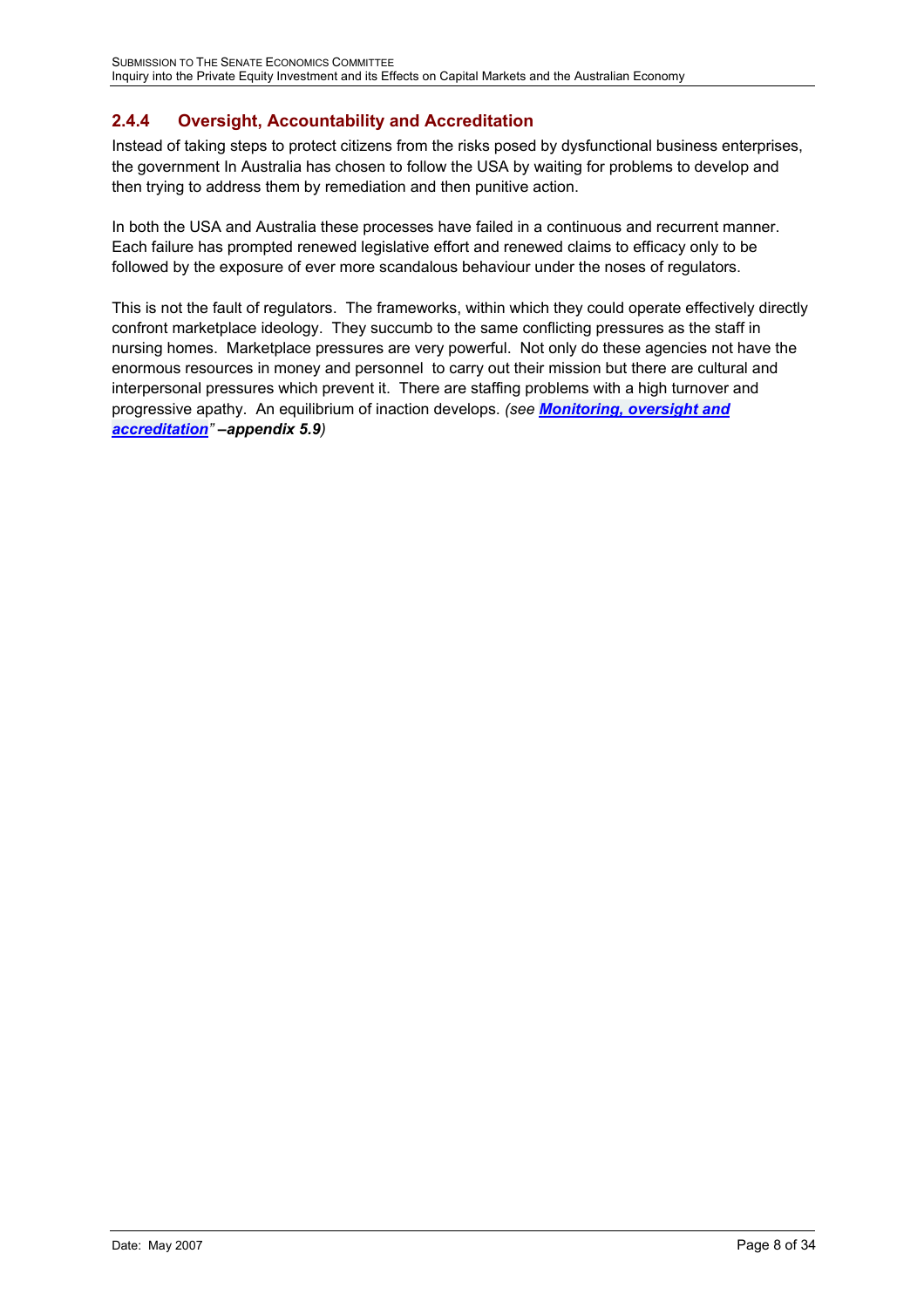# <span id="page-8-0"></span>3 Private Equity Investments

The growth of private equity and its invasion into every sector in our society is likely to have a profound impact on society and culture. This is not because it alters the marketplace processes but because it is the next stage in the flowering of economic rationalism. It takes the use of market forces and their global legitimacy to new levels of excess.

Large impersonal financiers, banks, trusts and other pure commercial ventures acquire and control more and more of the enterprises which were previously run by businessmen closer to the community. Here they were restrained by reflective values. Increasingly business ventures are bound to global market patterns and have little connection to the community. It is concerning that at the same time as microeconomic banking and local health services in third world settings are proving the utility of community involvement, the first world is moving in the opposite direction.

Private equity managers are selected for their marketplace skills and their ability to utilise business strategies to vastly increase profits. They are richly rewarded for increased profitability not social services.

Typically existing managers are inculcated with the market mission and are brought into compliance by management buyout structures. The original (or new managers) retain a large investment in the operation. They are richly rewarded when they follow the marketplace expertise of their new controllers and advisers. They internalise and identify with marketplace thinking.

Market managers typically set goals which place pressure on management throughout the company. Markers of profitability are identified and targets are set for these. Each level of management has defined goals which they are expected to meet. Considerable pressure is exerted and incentives are linked to success in achieving these. The adverse consequences from these "legitimate" universal and approved business practices is glaringly apparent in health and aged care. (see *[Setting](#page-27-1) [financial goals:-](#page-27-1)*î**-appendix 5.6**)

All of the dysfunctional aspects of the marketplace and its culture are reinforced and accentuated. The same forces I have described operate to exclude those who are socially or community focussed, and replace them with impressive but dysfunctional individuals driven by incentives based on profitability.

The private equity phenomenon can only increase the widening split between the rich and the poor. It can only accentuate the risks to the community inherent in the dominance of market thinking over intelligent reflection and critical interaction.

# **3.1 Private Equity in Health and Aged Care**

In health and aged care private equity initially took over the ownership of corporate properties and then leased them to supposedly independent operators. In other instances providers spun off separate trusts in which private equity invested while the providers leased the facilities. Usually the operating company held a small investment in the property trust. Financiers maintained an investment in the operating companies and a position on their board.

This situation reduces the risk to capital should an operator go under but increases control by financiers. The trust can lease or appoint another operator. This does protect residents from eviction but places more pressure on the care they receive as an operator struggles to meet lease payments..

The private equity operator also has the option of taking control of the operating company if it fails. There are several examples of this. ING bank took control of retirement operator Village Life and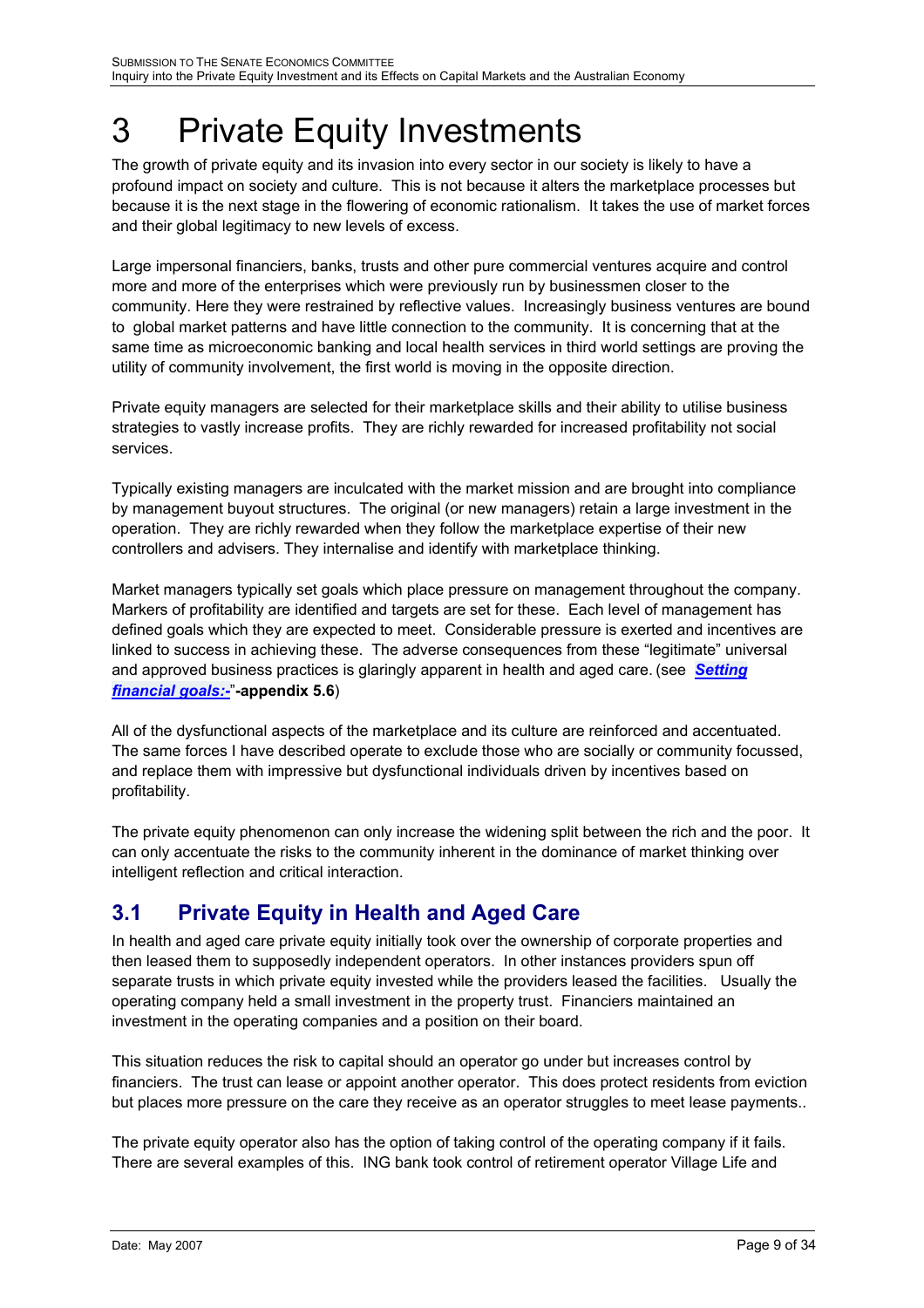restructured its operations. Principle Health Care, the owner and business venture partner with Moran Health, has now taken control over large numbers of Moran run nursing homes and within 2 years will operate them itself.

Macquarie's aged care division, Retirement Care Australia (RCA), leases the operations of its aged care facilities to a number of other companies. It takes some insightful reading of their web site to realise that they are not running the operations themselves. The claims and assurances given about services and care are in fact delegated to others.

More recently, private equity has set out to acquire health and aged care operators that are underperforming economically, bringing in their marketplace expertise to turn the companies around and then selling them at a profit.

In the hospital setting Citigroup led venture capitalists acquired Mayne Health's hospitals in 2002 after doctors had responded to Mayne's disturbing business changes by exerting their economic muscle.

It is likely that state probity provisions were effective in protecting citizens. The hospitals were sold after only 2 years and before the promised turnaround had been fully accomplished. This may have been because licenses to operate hospitals were delayed by a prolonged probity investigation. They were only granted after the hospitals were sold.

In 2006 Citigroup entities purchased Australia and New Zealand's largest nursing home operator DCA. Objections were lodged with the federal body responsible for approving nursing home operators. In spite of previous assurances that the regulatory structure was designed to ensure that only suitable groups own and operate nursing homes Citigroup was not required to seek approval and did not have to respond to questions about its suitability let alone its probity.

Private equity as represented by banks, trusts and other similarly focussed financial entities now has a dominant holding in aged care across the country. Financial entities owned or managed by banks and other financiers are major shareholders in health care corporations. They also provide financing and arrange marketplace financing. This gives them leverage that places them in a position to insist that their marketplace advice is followed. Their track record in working with other companies is illustrated by the early 2000 Wall Street scandals in which several large banking groups were directly implicated in setting up the frauds of those they advised.

Other financial entities with major holdings in aged care include AMP, Westpac, Omega International, Babcock and Brown. APN, MFS, SCV and a large selection of construction companies investing in retirement villages.

In September 2006, I put a review of the role of large financiers in aged care in Australia on to the world wide web. It gives an idea of the extent of the problem. (See <http://corpmedinfo.com/austrbanks.html>)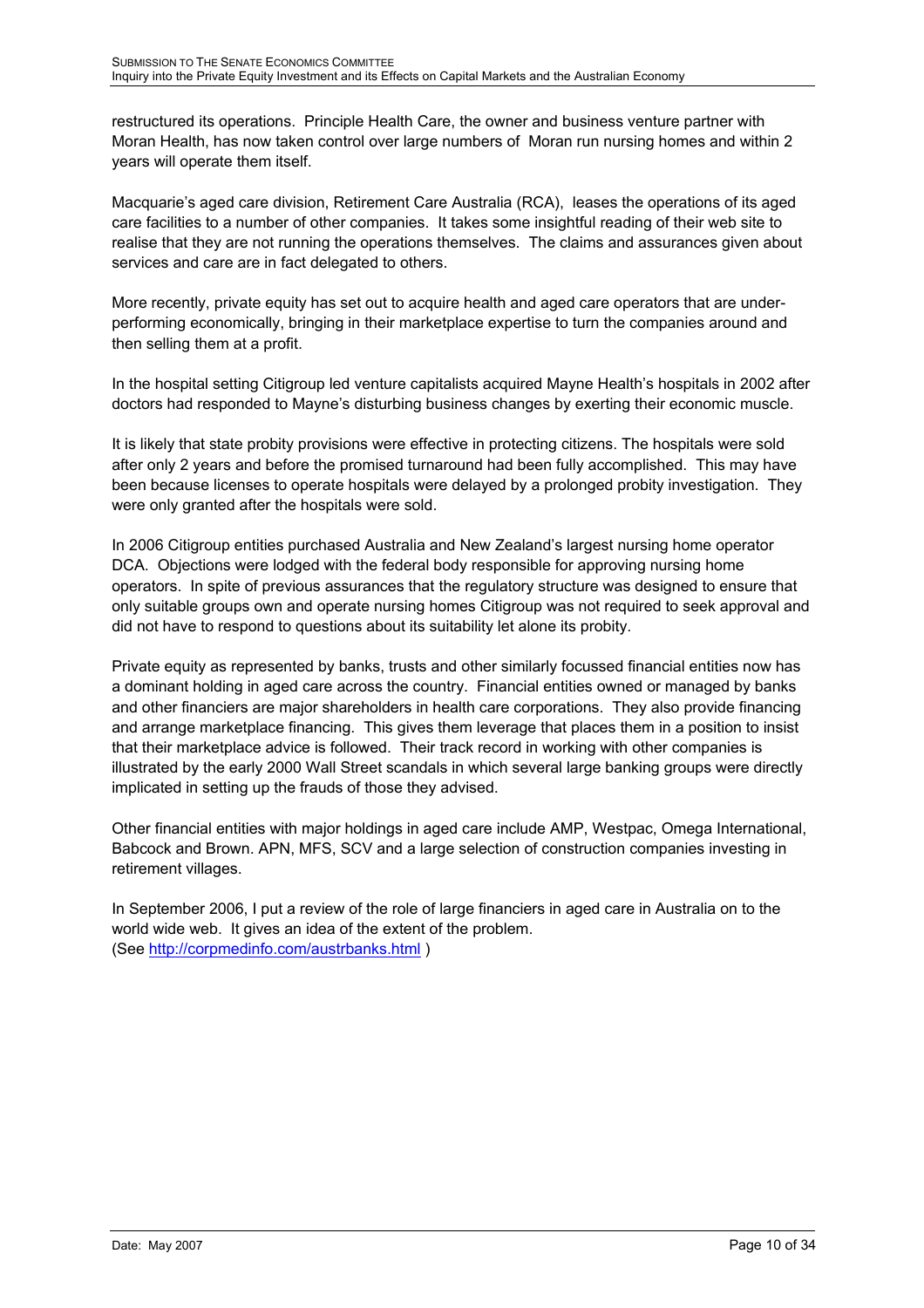# <span id="page-10-0"></span>4 Suggestions for Addressing the Problems

In having the temerity to make wide reaching suggestions I speak from many years experience living in several countries, direct contact with a series of ideological systems, employment in multiple health care systems, and over 15 years examining and reflecting on the impact of economic rationalism and marketplace thinking on health and aged care.

# **4.1 Legislative Change**

In 1993, the West Australian Department of Health urged their government to set up a review involving federal and state jurisdictions in order to address the emerging problems in health care that I have described here. The FIRB process and state regulations were found wanting. This advice was never acted on.

I urge the Committee to advise federal and state governments in their report to set in place such a review with a particular emphasis on probity requirements and other legislation to protect vulnerable sectors. It would be particularly important for all regulators and all jurisdictions to agree on legislation which reinstates probity requirements and protects decisions from legal challenge.

Because private equity groups must place the commercial interests of their shareholders above all else they could not qualify for vulnerable sectors where probity requires that individual and community welfare be placed first. These vulnerable sectors should be quarantined while society is restructured to cope with the wider threat. They would be well placed to play a leading role in initiating social change.

# **4.2 Social and Political Reform**

The advent of private equity should be a trigger for a closer evaluation of what is happening in our society and the first steps in a process to restore balance.

It is unlikely that legislative reform alone will have a major beneficial impact. Laws do not work effectively unless the sector which they aim to regulate identifies with them. This is not the case when markets dominate vulnerable sectors. What we should be looking at is political reform as well as social reform.

## **4.2.1 Political perceptions**

Ideology by its very nature embraces one belief system at the expense of others and rejects all challenges. It sets store on ideological accomplishment rather than reflecting on the full consequences of what is accomplished. This has a profound adverse impact on democratic processes and on the way individuals see and implement democratic processes. It impacts adversely on the way citizens experience the political system. Many are profoundly disillusioned. (see *[Politics and Ideology](#page-32-1)*î**-appendix 5.10**)

## **4.2.2 Political Changes**

My gut feeling is that citizens want trustworthy, sensible and logical representatives who will cooperate with one another and with citizens to generate balanced decisions in all citizens interests. They have reservations about politicians whose views are honed in seclusion by think tanks at one or other end of the political spectrum. They want people who will keep in touch with them and act in ways which reflect their values and their views. They want input into decision making.

Steps must be make to reverse current trends that make government less accountable. These trends include the suppression of dissenting views, the politicisation of government bodies, and the subversion of the will of the people by inappropriate lobbying and political donations. Democracy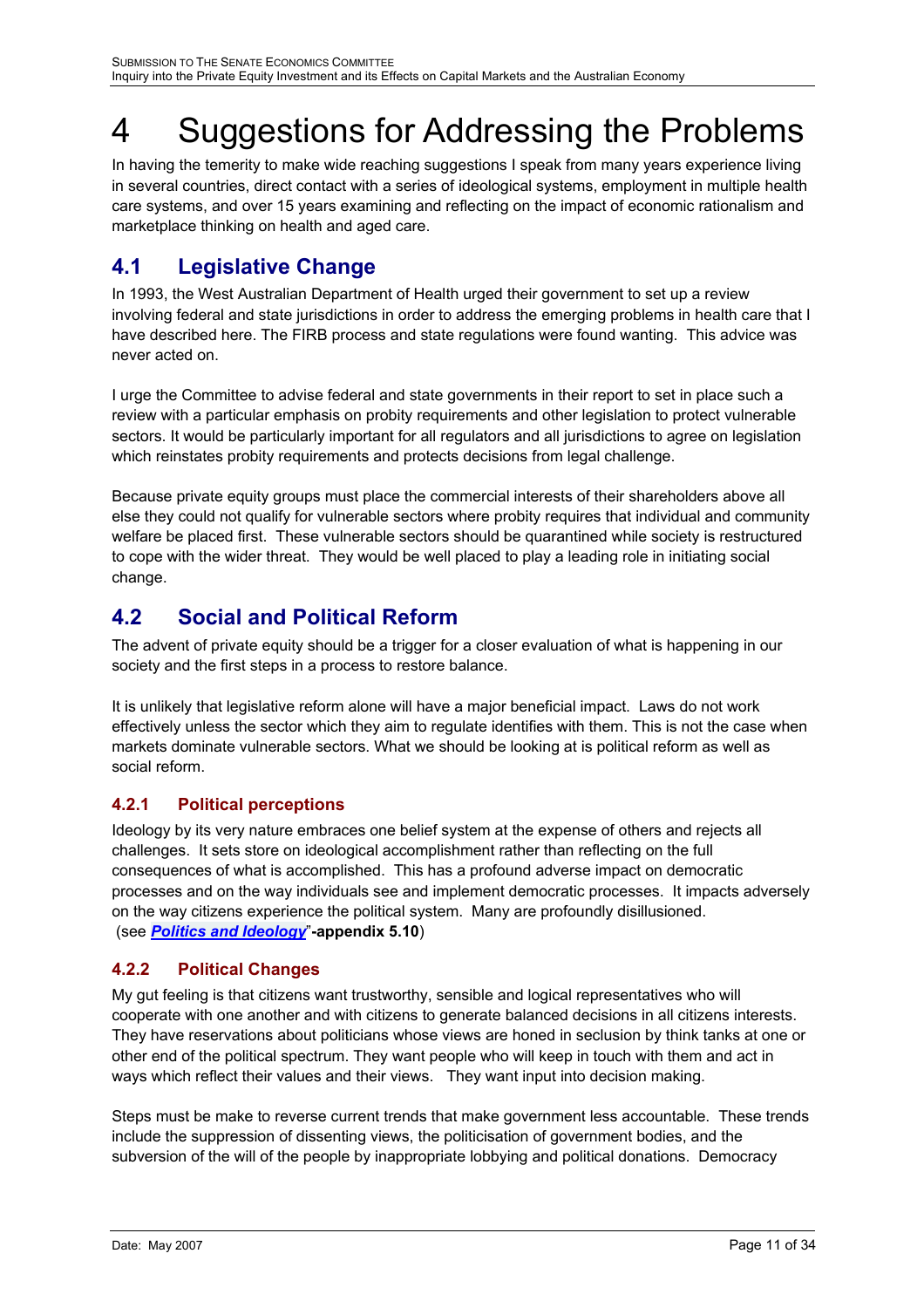<span id="page-11-0"></span>must be given back to the people in a manner where trust and trustworthiness come to dominate. Politics and the marketplace should both operate within the context of society and be structured by its values and norms.

The threat posed by private equity is one for the community to confront by setting private equity's thinking, practices and conduct against its values and norms. The role of politicians is to ensure the community are well informed and then give their views form and effect in legislation.

Attention should be given to

- a funding system in which parties and members are not seen to be beholden to donors who are buying patronage,
- the subversion of the democratic process and the interests of the community by people with influence, paid by wealthy patrons,
- the abolition of political advertising and its replacement by discussion forums in which evidence and all issues of the day are discussed, and
- creating contexts in which the community rather than politicians set the agenda.

## **4.2.3 Social Change**

Politicians have been elected as our leaders and they contribute to community attitudes. Even though legislation will play only a part in needed changes they are in a position to set up structures through which changes can be mediated and then facilitate the process.

Many in the community are disenchanted with politics and resent having to vote for one of the major parties. They feel that they are irrelevant and have no impact on the way society is progressing. This together with the dominance of market thinking and practices in society serves to marginalise individuals who are more reflective and not competitive.

As is well illustrated in aged care many are unable to build a meaningful life in a competitive marketplace context. These are often people in a position to make important contributions. They might be ideally suited to the service provided. Their potential contributions to society are squandered. We need to think about ways of moving to a more acceptable society and of the sort of society we would like. The surge in private equity moves us in the opposite direction.

### *4.2.3.1 Political inclusion using technology:-*

Technology, and the development of opinion sampling and evaluation techniques open up huge possibilities for citizen participation in a more democratic society. Hopefully everyone will soon be on line.

Government departments, freed from political control might well seek to involve citizens in evaluation groups. Representative cross cultural samples could enter into invited internet discussion groups, supplied with information and arguments, then be sampled for informed community attitudes and preferences. Groups from particular contexts and with particular expertise might be involved in a similar process that is then fed into the wider grouping to balance narrow expertise with broad community attitudes. Logical argument might replace assertiveness, as a valued attribute and in generating impact. A reflective and engaged community might create structures which direct and control the way private equity operates in each sector and exclude it from those where it might be harmful.

### *4.2.3.2 Community Services:-*

There are many community services such as health and aged care which are poorly suited to the fluctuating fortunes of both marketplace and political contexts. These are essentially services that the community provides for its members. Stability is required.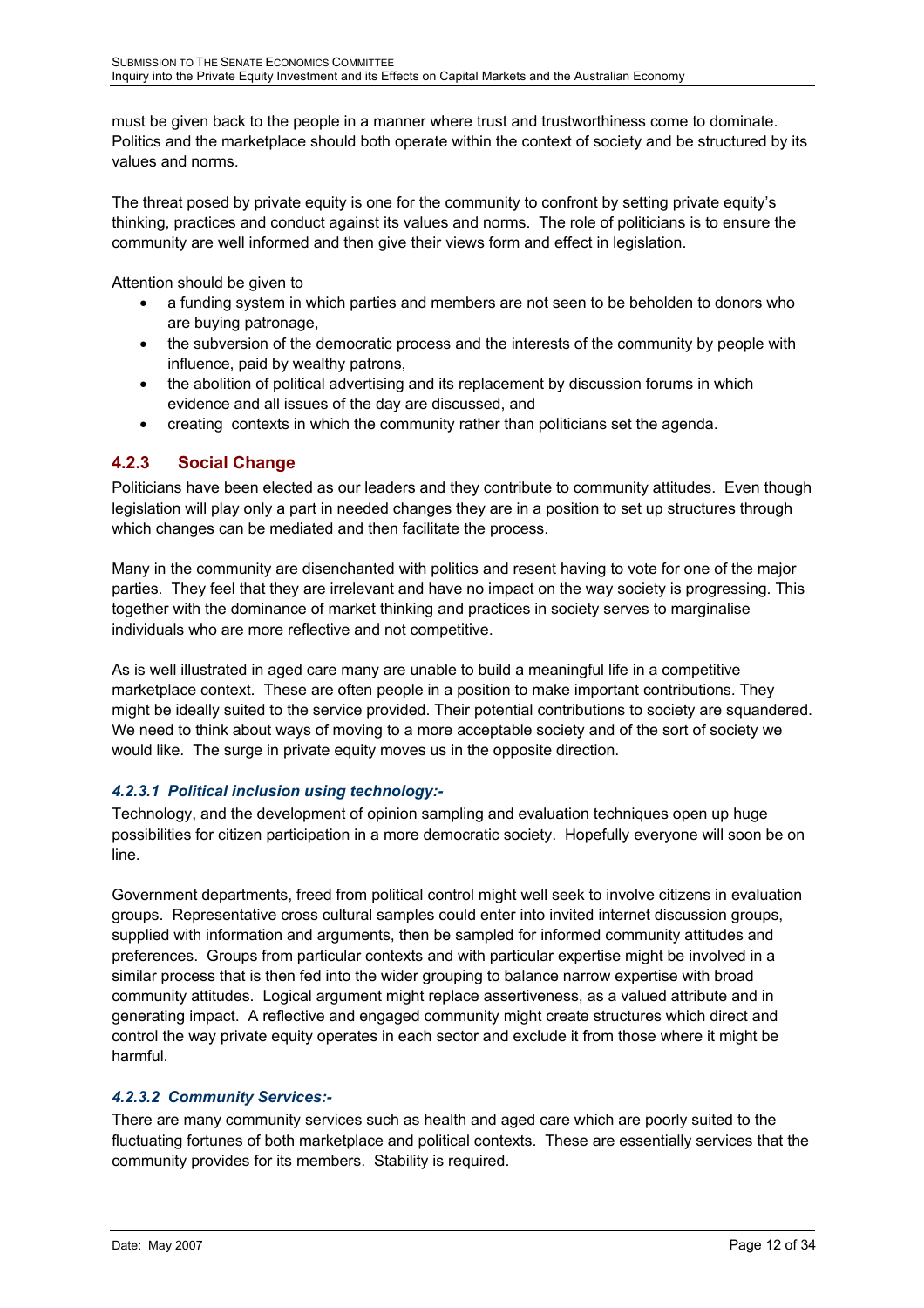Consideration should be given to the creation of more permanent cooperative and integrated community structures in which the community participates to control and provide services such as health and the more vulnerable aged care services. Services where marketplace thinking is inappropriate would be well served. Existing not for profit and professional entities can form a nucleus from which to build.

### *4.2.3.3 A Civil Society:-*

Both of these suggestions aim to involve citizens in decisions affecting their destiny, and restore reflective community processes to a position where they balance and control behaviourist marketplace responses. It also aims to create contexts in which different frames of understanding are fostered. They would aim to develop structures that build harmonious relations by accommodating and understanding the different perspectives.

Many diverse but legitimate contexts might create opportunities for citizens with very different qualities. This would give them the potential to develop their lives in ways that contribute to the whole. Democracy should be seen as creating contexts which accommodate all citizens, not just those who are inherently competitive.

### *4.2.3.4 Types of Democracy:-*

These are very different understandings to those espoused by the current economic rationalists. The suggestions aim to move us out of the cycle of recurrent ideology. They might enable us to use different beliefs and understandings as tools and would prevent them from becoming our masters.

This challenges the idea of democracy intrinsic to the Bush and Howard governments. It puts barriers in the way of ideology. It moves the idea of democracy towards, greater involvement and responsibility, increased social capital, diversity of perspective, and a broad framework within which a far wider range of individuals can lead fulfilling lives. While we currently pay some lip service to such a culture we do little to foster it.

### *4.2.3.5 Managing the market:-*

In our current market society the market and economic power are determinants of success and within that culture severely dysfunctional groups prosper. Society is unable to restrain their activities. The law has performed poorly and can even protect some unsuitable groups and individuals.

The advent of enormously powerful and controlling private equity companies backed by global financiers with global rather than community interests provides a massive challenge to the concept of a civil society and the ability of democratic processes to control self centred commercial activities.

This challenge can only be met by creating a civil society where values and norms can be given credence, real force, and legal protection when societyís interests conflict with the perceived rights of multinational financiers.

It will become an important task for politicians to legislate structures which allow communities to control and structure the way financiers, corporations, and private equity groups operate within their communities and the differing contexts there. The key to this will ultimately be the inclusion of financiers and their staff within communities so that they become part of the community and impose community values on the companies they manage.

This will require a restructuring of our ideas about corporations, the nature of corporations, microeconomic reform, and of global markets so that commercial entities come to have a far more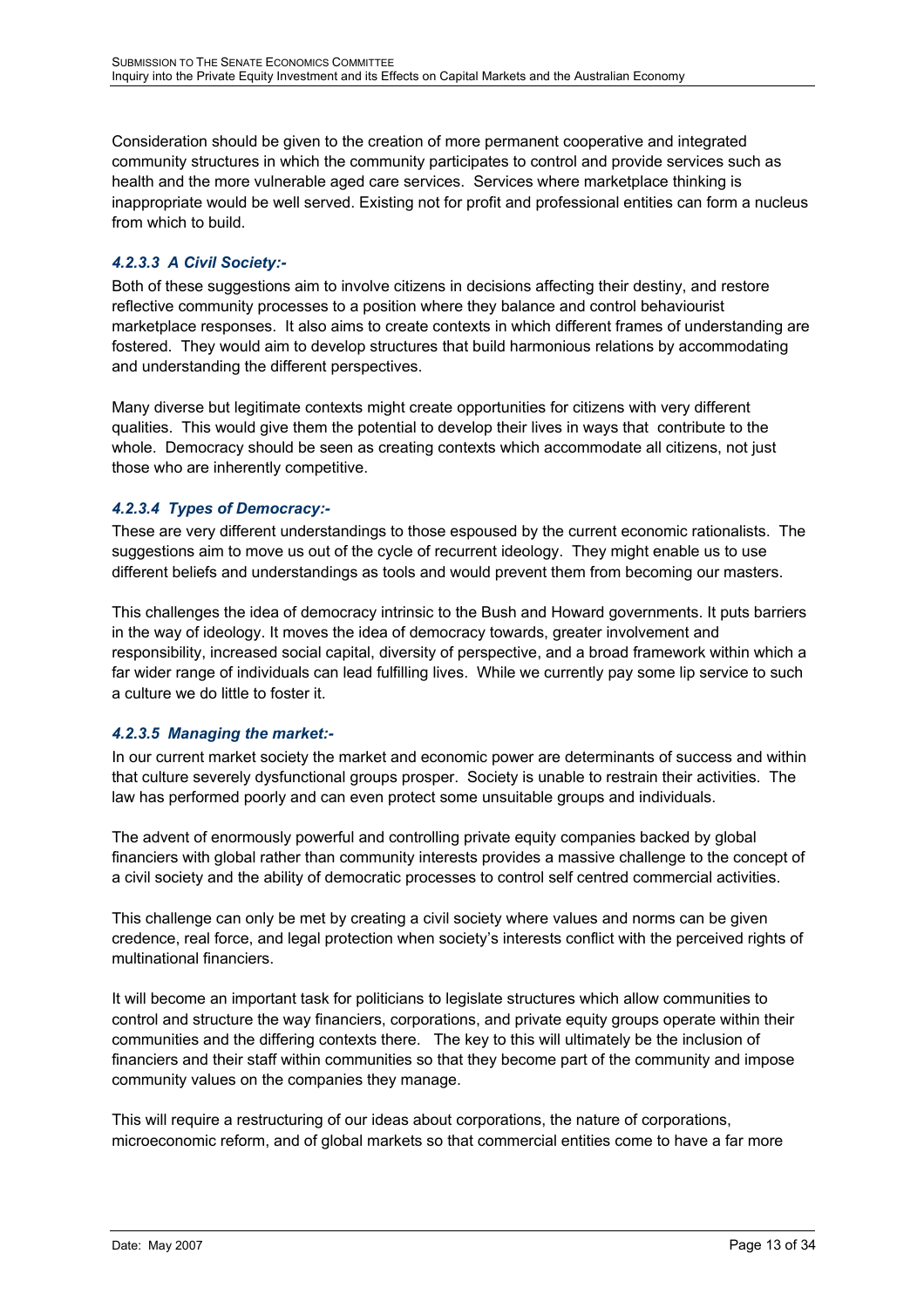direct responsibility to communities and less to shareholders. The adverse impact of incentivisation on reflective thinking must be confronted.

Hopefully this will mean a diffusion of management away from board rooms and into the community. A reflective style will oversee and control the behaviourist structure of the market. It will be constrained by local communities. A very different and more reflective sort of person will rise in senior management. The enormous energies of the focussed individuals currently serving ideology can be controlled and directed into more socially acceptable activities.

### *4.2.3.6 A cautious approach:-*

It has taken many years for the market to reach its present pre-eminent position and to get its belief systems accepted as legitimate. It will take time to restructure it. What is required now is that we recognise the problems, define the sort of society that we would like and then carefully and systematically move in that direction.

This is not a prescription for specific changes but some suggestions for a changed direction and the sort of society we might consider – one which benefits and capitalises on the market without being consumed by it.

### *4.2.3.7 Health and Aged Care:-*

These two sectors are the ones most adversely affected by marketplace priorities and threatened by private equity. Numerically they are dominated by not for profit and professional providers. There are concerned community groups focussed on the area. The nucleus for an integrated and cooperative community service already exists. Lessons from a functioning and caring service would permeate into the community and steadily impact on other sectors. As indicated a first step would be to use legislation to quarantine it from further incursions by the private equity phenomenon.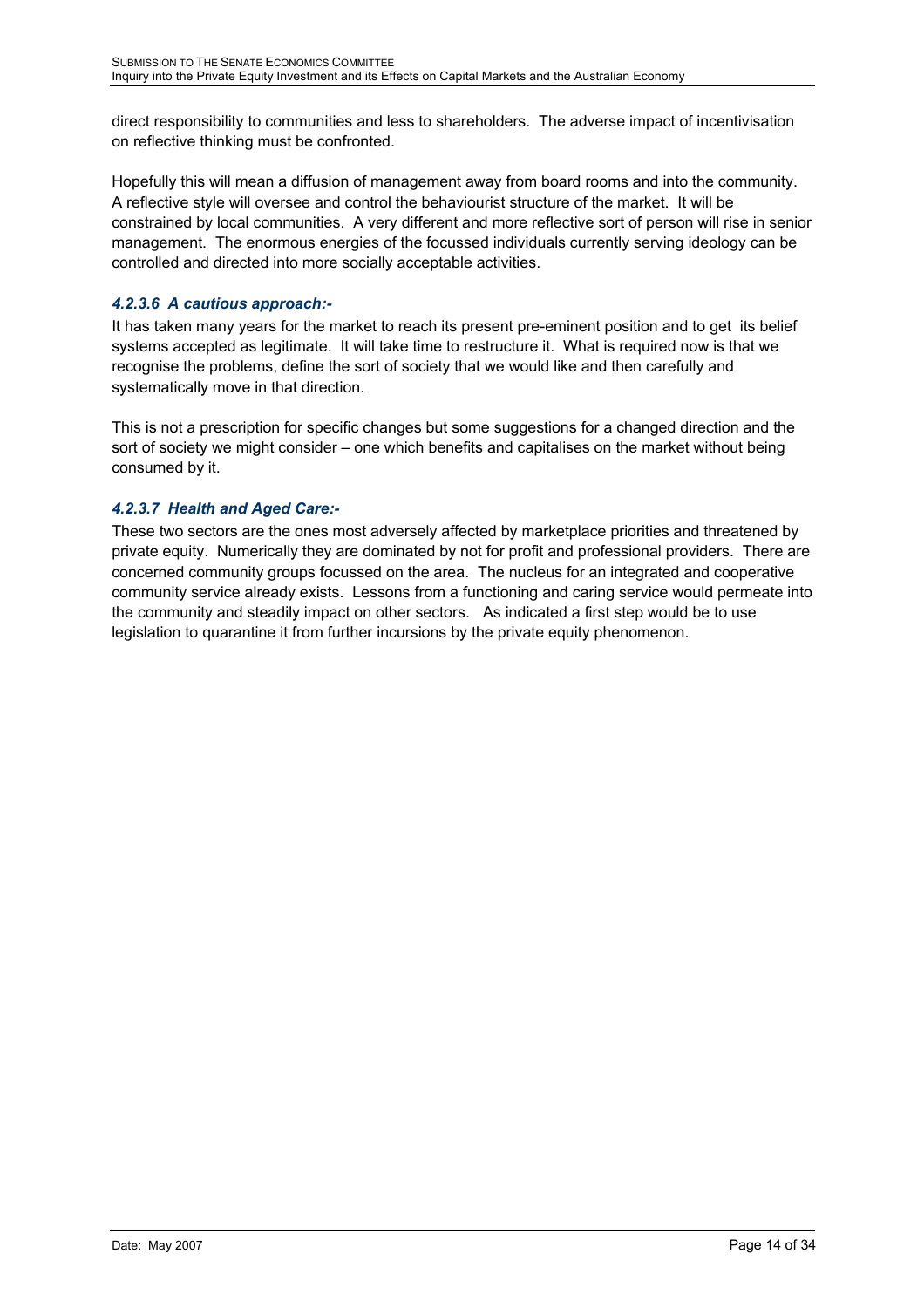# <span id="page-14-0"></span>5 Appendices of Supporting Information

These appendices are to assist those unfamiliar with developments in the health and aged care sectors and with the arguments.

# <span id="page-14-1"></span>**5.1 Aged Care Regulations and Citigroup**

The problems in dealing with powerful commercial entities, particularly multinationals within our current regulatory structure is well illustrated by the examples from health and aged care. These are compounded when the parties exert a powerful financial, supervisory and advisory role that influences the care provided but are not directly involved in management. Such indirect influence cannot be monitored and under our laws they are legally insulated from what happens.

In 1996/7 aged care regulations were redrafted with the assistance of members of the industry. Not only were the probity provisions removed, but large local and multinational commercial enterprises, purchasing local companies already operating in Australia, could do so without seeking approval. Citizens did not realise this.

In 1999 I was involved in correspondence with the department on these issues. I was assured:

- ".. these processes include extensive inquiries relating to the suitability of the applicant... "
- "... the information provided by you will be taken into consideration if these companies apply..."
- **.** "The Commonwealth is most concerned that only suitable persons are approved to provide aged care, and the approved provider criteria in the *Aged Care Act 1997* have been developed to ensure only suitable persons are approved."

In 2006 a Citigroup Venture Capitalist entity purchased the giant nursing home operator DCA. It was not required to seek approval under the regulations. This was even though New South Wales had already investigated and found it wanting - imposing conditions on its licenses. This is at variance with the assurances I was given in 1999.

! (see [http://corpmedinfo.com/dca\\_sale.html](http://corpmedinfo.com/dca_sale.html) for details and correspondence)

Citigroup and its predecessors have been caught up in a number of matters which have received wide publicity. There are many allegations of socially unacceptable practices, Many of these have been settled by Citigroup for large sums over the last 15 years.

The issues include

- **Bond rigging**
	- o *SEC widens investigation into bid-rigging in Treasuries market The Independent (London) August 21, 1991*
- **Stock manipulation**
	- o *Wall S treet banks close to settling \$ 1bn claim The Times December 24, 1997*
- **Price fixing** 
	- o *Nasdaq scandal brokers to be fined by S EC The Times (London) January 11, 1999*
- **municipal bond yield burning in the 1990s**
	- o *UPDATE/MICHAEL R. LISSACK; The New York Times Ap ril 14, 2002*
- **•** money laundering from known despots or fraudsters in
	- o **Greece** *- Bank details revealed in Greek affair Financial Times {London,England} March 2, 1990*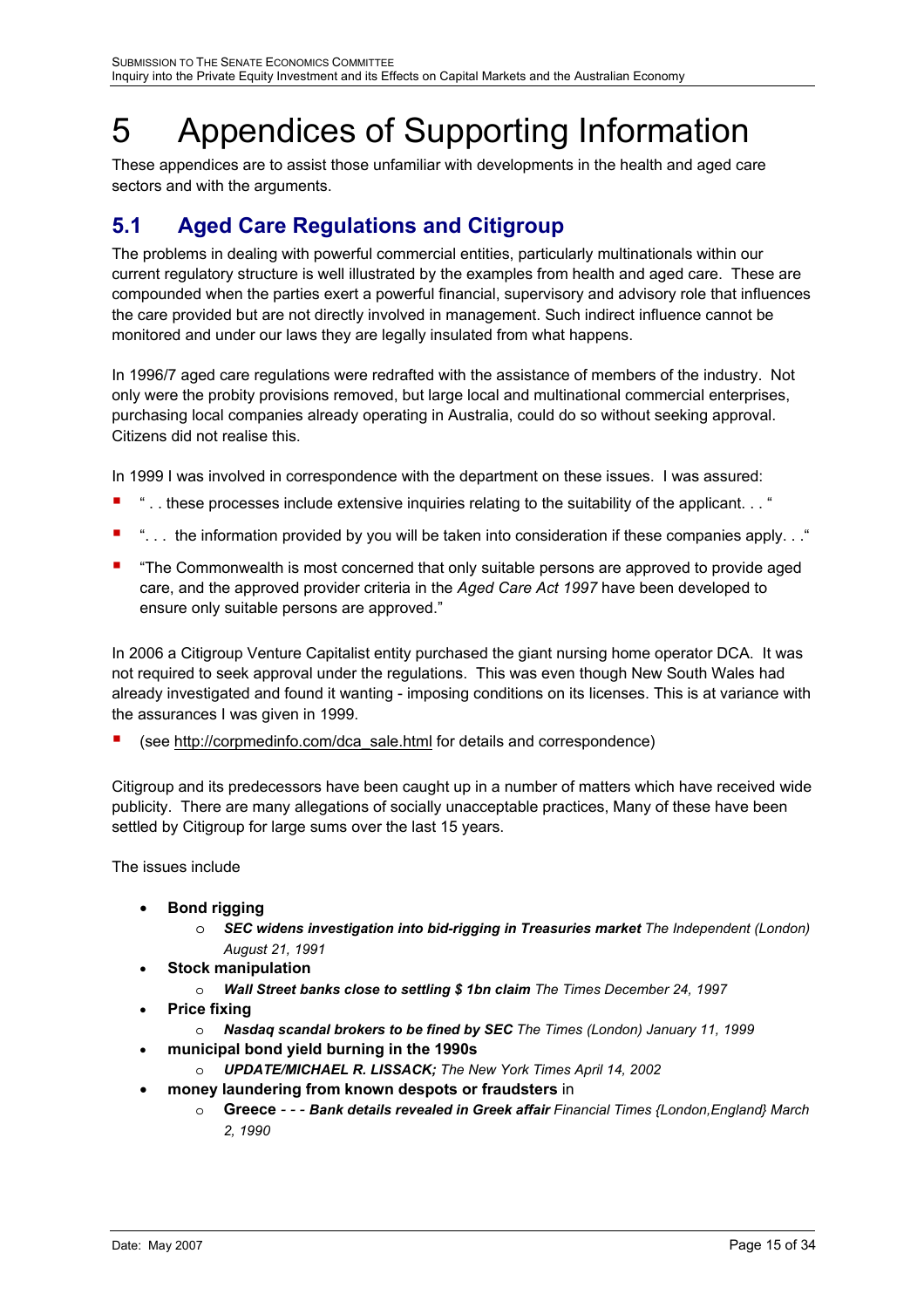- o **Mexico** - **Citibank's Records Examined As Part of Mexican Inquiry** The New York Times March 30, 1996
- o **Africa** - *Citigroup Head Concedes Laundering Controls Were Poor The New York ,England} March 9, 2001 {London Times November 10, 1999* - - - *City banks 'handled dictator's fortune' Financial Times*
- $\circ$  **Russia** - *CITIBANK LAUNDERING CLAIM The Independent {London} December 10, 2000,*
- *c* Argentina - US gives details of Argentine cash-laundering Financial Times *{London,England} March 1, 2001*
- **Illegally helping clients to conceal losses in Japan**
	- *, 2001*  o *Japanese regulator punishes Citibank Financial Times (London,England) August 10*
- **•** Persuading customers to buy overpriced mortgages and credit insurance.
	- $\circ$  **Salomon Talks To the S.E.C. About Settling Conflict Cases** The New York Times *September 28, 2002*
- **•** Assisting other companies in their fraud including allegations about
	- **Worldcom** (Citigroup paid US\$ 2.65 billion to Worldcom shareholders)
		- ! *Citigroup agrees to pay \$3.8b The Courier-Mail May 12, 2004*
	- o **Enron**  (Citigroup paid a \$289 million fine and US \$2 billion to Enron shareholders)
		- ! *89M in SEC Charges Officials say J.P. Morgan Chase, Citigroup Banks Pay \$2 knew A Warning Shot to Banks On Role in Others' Fraud The New York Times July 29, 2003*
		- *s* ! *Bankrupt Thinking: How the Banks Aided Enron's Deception New York Time ust 1, 2003, Aug*
		- ! *Citigroup to pay \$2 bln to settle Enron lawsuit Reuters News June 10, 2005*
	- o **Adelph ia**
		- **hia Creditors Sue Banks Over Loans to Rigas Family** The New York Times *July 7, 2003*
	- o **Parmal at**
		- **Prosecutors turn up Parmalat heat, Citigroup sued.** Reuters News January 6, *2004*
		- *14, 2004)* ! *Italy police seize papers from Citigroup unit. Reuters January*
- **Staff involved in an industry wide mutual funds scandal** 
	- o *Smith Barney Fires Brokers for Trades Associated Press 23 Oct 2003*
- **Deception of investors** by corporate market analysts and by spinning shares to executives as kickbacks for past and future support – Citigroup paid US\$400 million of \$1.4 billion sett lement
	- o *The great Mom and Pop rip-off The Guardian (London) June 1, 2001*
	- o *m's Pied Piper: Whose Side Was He On? The New York Times November 18, 2001, Teleco*
	- $\circ$  **Lawsuit Says Salomon Gave Special Deals to Rich Clients** The New York Times July 18, *2002*
	- $\circ$  **Ebbers Made \$11 Million on 21 Stock Offerings** The New York Times August 31, 2002
	- o *Another Slap at Democracy On Wall St. The New York Times September 1, 2002*
	- o *A Fraud by Any Other Name The New York Times May 4, 200*
	- $\circ$  *WALL STREET SETTLEMENT: THE OVERVIEW; 10 WALL ST. FIRMS REACH SETTLEMENT IN ANALYST INQUIRY The New York Times April 29, 2003*
	- *rred From Talking Bloomberg News May 5, 2003*  o *Citigroup CEO Ba*
- **Accusations of deceptive advice to novice employees** of companies with whom it had relationships and deals
	- o *Outrage Is Rising as Options Turn to Dust The New York Times March 31, 2002*
- money laundering and fraud in Japan (forced shut down of bank)
	- *countability. Australian*  o *Angry with Japan incident, Citigroup CEO seeks employee ac Banking & Finance January 1, 2005*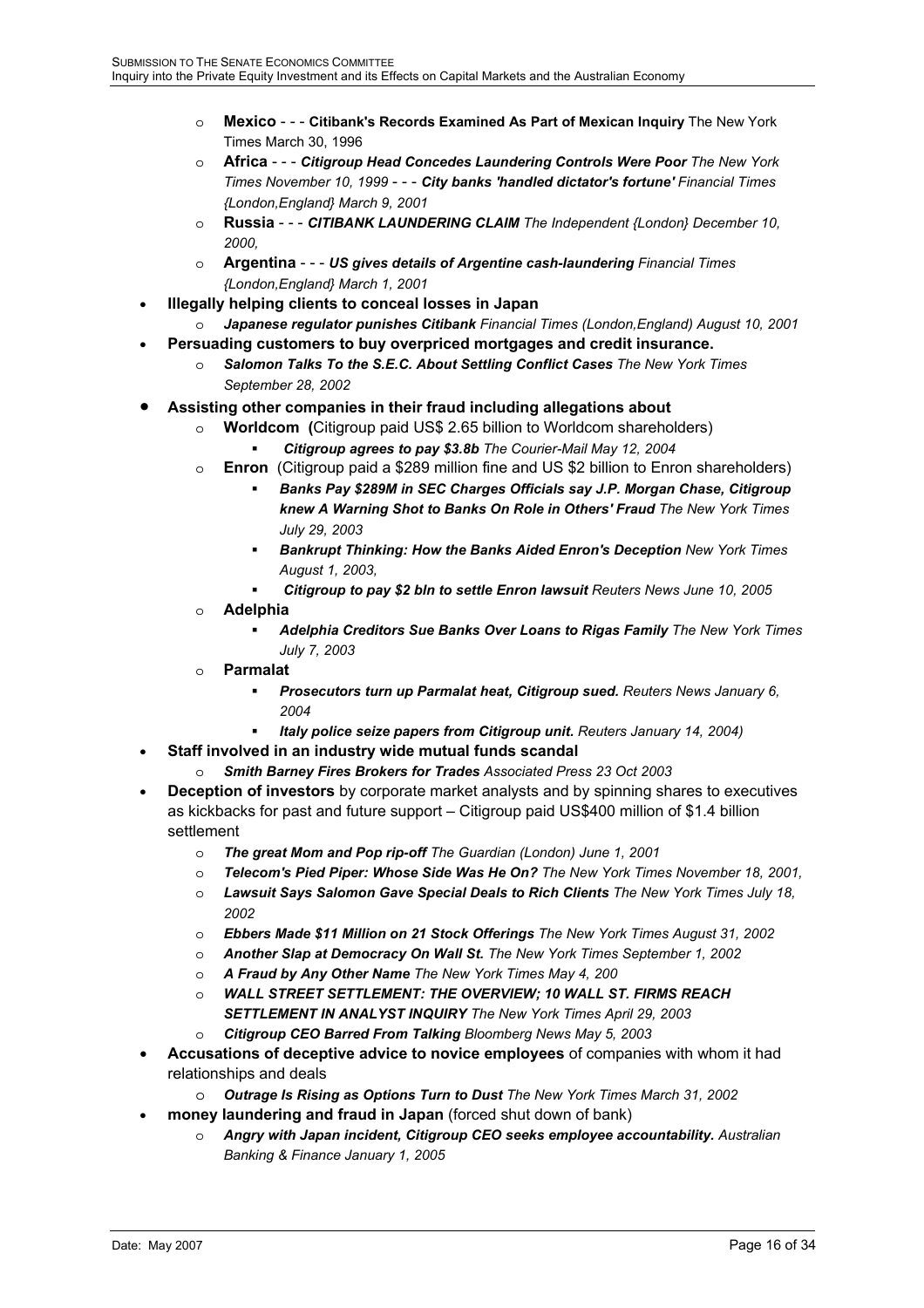- **Inappropriate rapid trades of billions of dollars of Eurobonds**
	- O Bond Trades Far Too Agile Cost Citigroup \$25 Million The New York Times June 29, 2005
- **Insider trading in Australia** (hotly contested by Citigroup) •
	- o *Bank accused of insider trading The Sydney Morning Herald April 1, 2006*

not alone but it was central to many. I do not know whether Citigroup was convicted, settled, or paid fines in all of these scandals. I have used Citigroup as a prime example because of its central role in many of the major Wall Street scandals, because its conduct is representative of what many did, because many of these companies are now major equity players, and because of its major Other Wall Street operators were also involved in many of these Wall Street outcries. Citigroup was involvement in Australia's private equity marketplace in health and aged care.

The important issue in the context of this submission is not whether Citigroup operated legally, or was successfully prosecuted but whether on balance its behaviour was socially responsible and it could be Australian citizens and their representatives that they were not party to unsavoury practices (legal or not) and can be trusted. With so much smoke it seems incredible that this company could become an owner of nursing homes without proper scrutiny. A recent probity review in NSW resulted in the granting of licenses with restricting conditions. It is worth noting that Citigroup was awarded some dubious distinctions by the widely read Corpwatch as considered a fit and proper person to care for vulnerable citizens. When probity is at issue then the decision is not whether Citigroup was convicted or settled with denials but whether it can persuade

- **Citigroup Awarded "Honor" as World's Most Destructive Bank** CorpWatch **the Worlds most destructive bank in 2000**  *<http://www.corpwatch.org/> August 2, 2000*
- **one of the 10 worst corporations in 2003** *The Ten Worst Corporations of 2002 Multinational Monitor http://www.corpwatch.org/ January 3, 2003*

The allegations that in the early 2000s Citigroup was the prime offender, played a leading role, and paid the largest amount of the US \$1.4 billion Wall Street fraud and enrichment scheme settlement is particularly relevant This involved the deception of trusting but vulnerable citizens whom it had undertaken to advise objectively. Competitors followed in order to remain competitive.

allegedly assisted in fraud while denying wrongdoing. The reported list of those involved in similar Dominion Bank, Royal Bank of Canada, Deutsche Bank AG, the Royal Bank of Scotland, Lehman Citigroup has also paid out many billions of dollars to compensate shareholders of the companies it practices reads like a who's who of the financial world including JP Morgan Chase and Co., Barclays Plc, Credit Suisse First Boston, Merrill Lynch, Canadian Imperial Bank of Commerce, Toronto Brothers and the Bank of America. Many if not all are prominent in the private equity phenomenon.

A large Citigroup predecessor was the banker, financial adviser, and glowing market analyst, during **Analyst's Deal** New York Times April 8, 2003) The bankers involved moved to UBS in 1999 and took HealthSouth's business with them. HealthSouth's shareholders have sued UBS and these bankers clai ming complicity. 15 of the 20 years during which HealthSouth, a rehabilitation giant, used an admitted US \$4 billion fraud to fund its growth. The bankers denied knowledge of the fraud. (see **Conflict Issue Over** 

■ (See http://corpmedinfo.com/access\_citi.html for more information and references about Citigroup's worrying past.)

Citigroup is now entrusted with the care of the most vulnerable citizens in our country.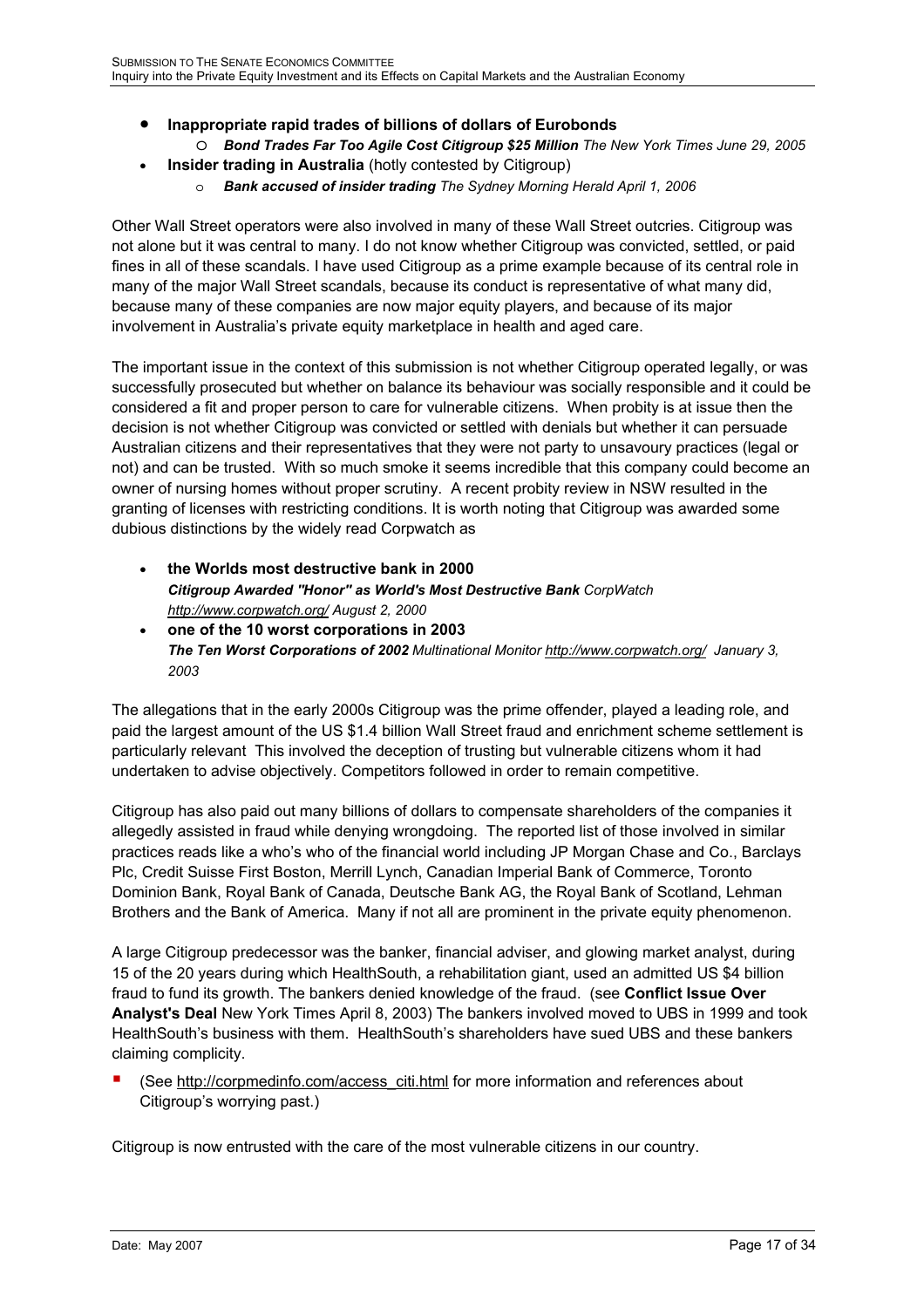# <span id="page-17-1"></span><span id="page-17-0"></span>**5.2 Tenet Healthcare, Sun Healthcare and Others**

The problems in dealing with powerful commercial entities entering vulnerable sectors in Australia are well illustrated by our experience in dealing with multinational operators with poor track records, and with local entities that stretch the limits of acceptable behaviour to questionable legal limits. Our structures have been inadequate. These examples also illustrate the difficulties when companies stretch the limits of the law yet indulge in conduct that is socially untenable. They see this as legitimate.

**Tenet Healthcare** (then called **National Medical Enterprises or NME**) was approved by FIRB in December 1991. It was at the time the object of extensive media coverage in Texas. It operated in Australia with strong support from the establishment for over 5 years. This was even though our own authorities warned that aggressive commercial marketing of screening programs could result in unneeded treatment for patients in Australia. It is significant that 10 years later allegations supported by settlement agreements indicate that hundreds of US patients were subjected to major surgery when it was not needed. Many came for screening in response to company marketing. It is alleged that the CEO in charge in Australia in the 1990s was closely associated with this. Could this have happened here?

In 1991 there was a public senate inquiry in Texas at which many citizens testified to their adverse experiences as psychiatric patients. Senator Moncrief who chaired that inquiry summarised the findings for a later federal inquiry. The Texas inquiry was followed by a court action by the Texas authorities alleging the misuse of psychiatric patients in order to defraud government funding. The action was settled for US \$ 10 million, the largest at that time, although small by comparison with what followed.

- *Moncrief Texas Senator Mike, page 11 of "Profits of misery: How Inpatient Psychiatric Treatment Bilks the System and Betrays our trust". Hearing before the select committee on Children, youth and families, House of Representatives, Hearing Held in Washington, DC, April, 28, 1992 US Government Printing Office, Washington*
- *State of Texas vs Psychiatrics Institutes of America and other NME subsidiaries in Travis County Texas, 250thJudicial District Plaintiffís original Petition ACN 91-539333. ñ Agreed Final Judgement with Permanent Injunction Cause number 92-07848 - Compromise and Settlement Agreement signed 3rd June 1992*

Objections were lodged with NSW Health early in 1992. Even though they were aware of the Texas senate inquiry and in possession of the Texas Court Documents they accepted assurances from the company and transferred hospital licences to NME's Australian subsidiary.

When NSW were sent the Profits of Misery transcripts and other material they acted. By that stage an extensive FBI investigation was in progress across the USA and multiple insurers were suing for damages. There was extensive publicity. NSW Health indicated publicly that they would delay the granting of a new application for a hospital licence until the unfolding probity issues were resolved,

Instead the director of NSW Health was found to have an undisclosed conflict of interest and a recently retired judge was appointed to make the decision. He:

- $\blacksquare$  disregarded advice to delay the decision,
- overruled advice from the department that the application be rejected,
- imposed conditions which the department said it could not police, and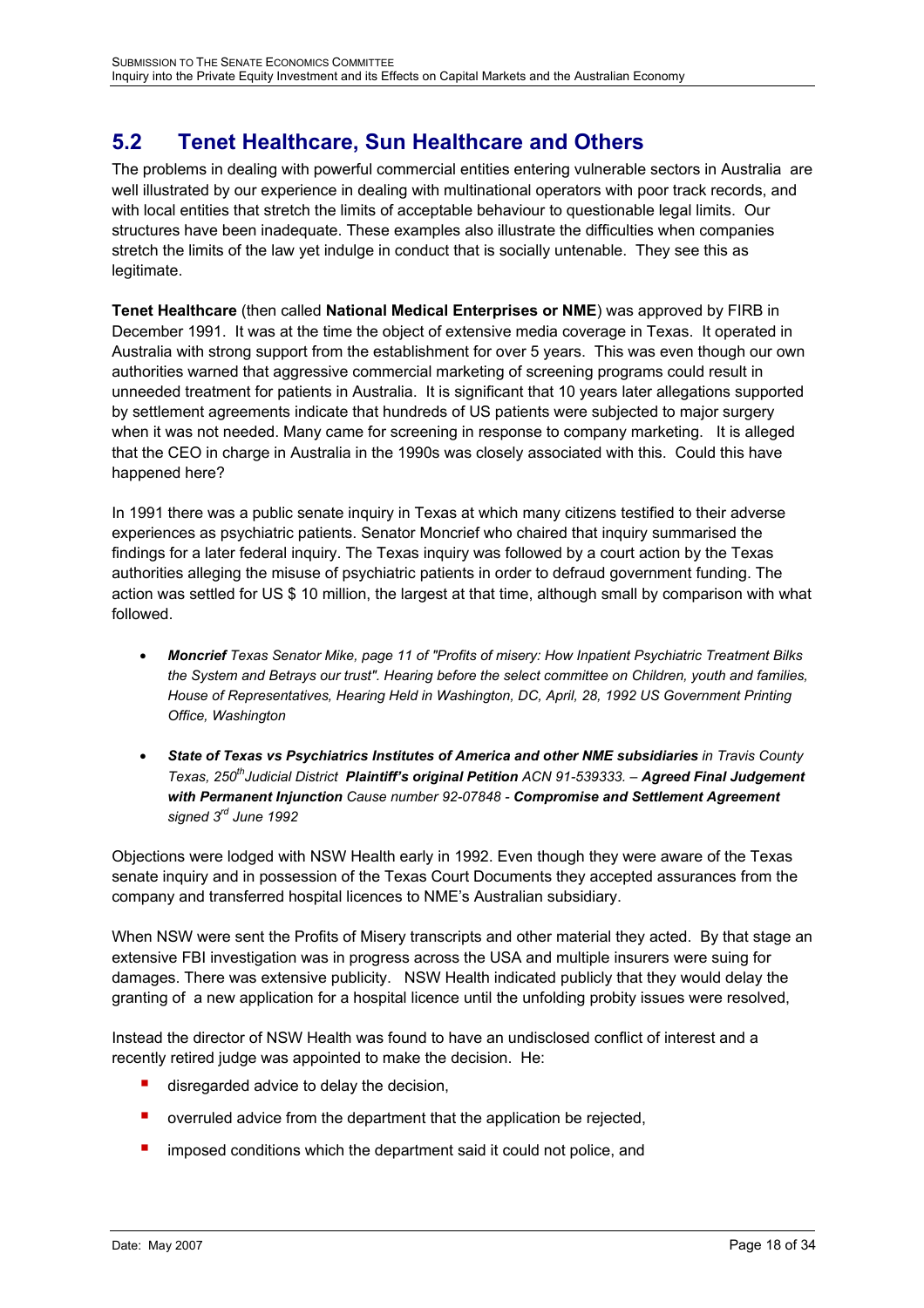accepted changes to his conditions dictated by the company.

A contract to use the companyís US business expertise was not cancelled. The department considered the company's dealings with it were lacking in "frankness and candour".

*FOI material obtained from NSW in 1994 (multiple documents and correspondence between department, judge and company lawyers)* 

Even though the company had by then, paid US \$200 million in fraud settlements the Australian business community (banks) and even commonwealth operated investments funds immediately supported the companyís expansion with loans. This support was conditional on the retention of the NME appointed CEO and the continuation of the business contract to use NME expertise. This expansion was thwarted by a probity review in Victoria and the medical profession in Queensland.

In 1994, court documents became available which revealed that the CEO in Australia had declined the opportunity to give evidence when a doctor, at the international hospital he had recently left, alleged that he had pressured doctors to enter into unethical contracts linking the number of patients admitted to financial benefits. These exerted pressure to over-service. The hospital had previously indicated that he would give evidence.

The company pleaded guilty in the USA to criminal conduct in 1994 and paid in the region of US \$1 billion to settle fraud actions by insurers and patient harm related matters. It was allowed to continue operations subject to the sale of over half its hospitals as well as injunctions obtained by the US Securities and Exchange Commission (SEC). New ethical and compliance processes were overseen by authorities.

- *Allan Clinic for Woman Pte Ltd vs Mount Elizabeth Hospital Ltd. Case number 620 of 1989 in the High Court of the Republic of Singapore Precourt documents 1989 to 1993 - Statement of Evidence August 1993*
- *United States of America vs NME Psychiatric Hospitals Inc Case No Cr. 94-0268 June 29. 1994 Government Statement of Facts in Support of Plea Agreement – Plea Agreement – Transcript Sentencing Proceedings*
- **SEC vs NME Complaint for Permanent Injunction** Case Number 1:94CV01505 dated 07/12/94 Final *Judgement and Permanent Injunction No 94 1505*

The situation in Australia became untenable and steps were finally taken to force the company out of Australia. I played a role in this and examined vast numbers of documents.

#### *Senator Herron ADJOURNMENT Dr Michael Wynne, Australian Senate Hansard for 28th November 1995*

Less than 10 years later Tenet Healthcare was involved in another massive investigation of its profit generating strategies. This included allegations that 769 patients had their sternums split to perform unnecessary heart bypass procedures. Most it is claimed had normal hearts. Many had attended for screening in response to company advertisements. Some died and others were crippled. The person who had been CEO in Australia was now a vice-president in this region and is described as dealing personally with the doctors involved and negotiating contracts with them.. Tenet and its doctors paid US \$500 million to government and to compensate the victims but without admitting wrong doing.

*ìCoronary: A true story of medicine gone awryî by Stephen Klaidman published in 2007 by Scribner - New York, London and Sydney*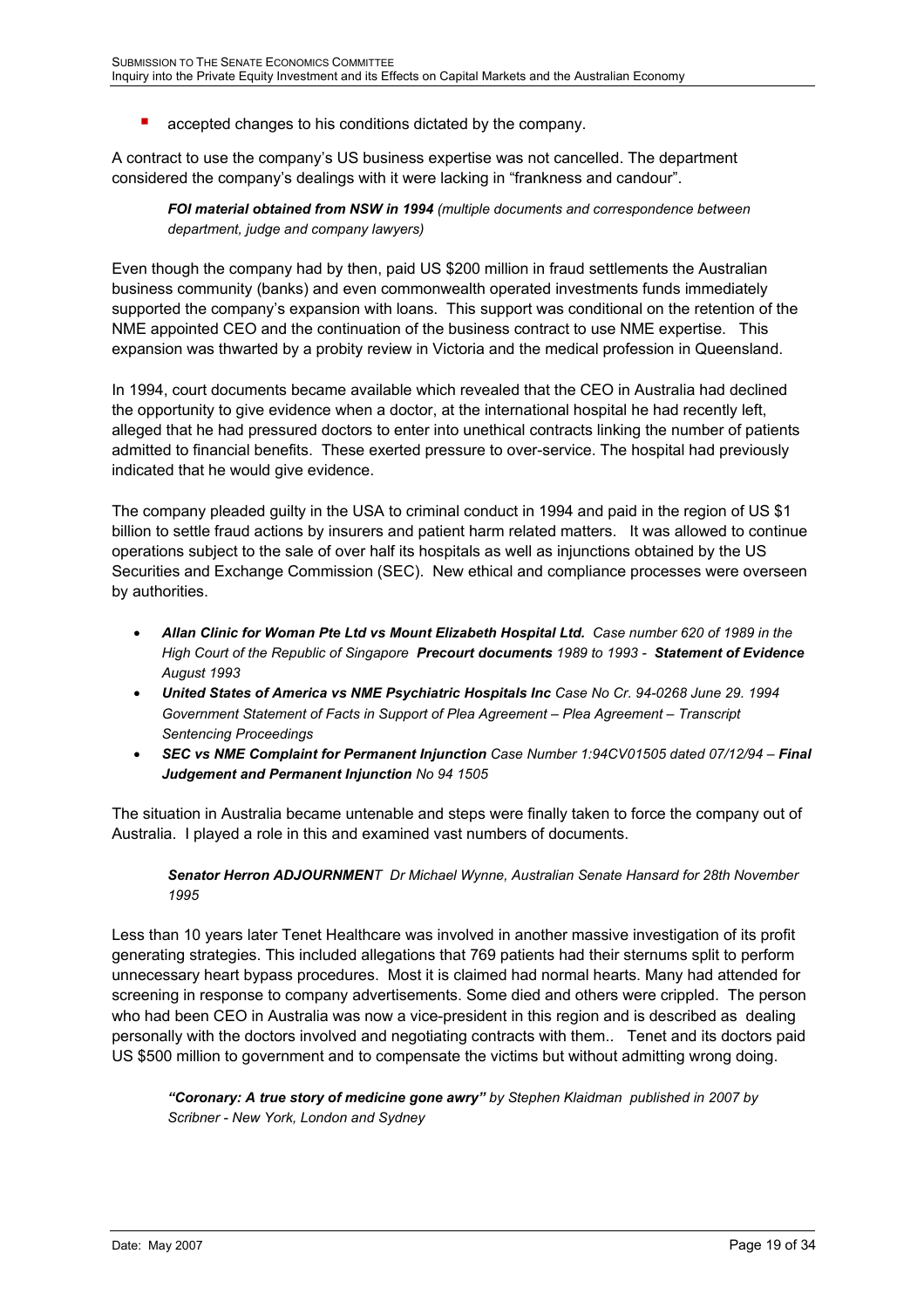Tenet also paid another US \$900 million to settle investigations of other matters including paying kickbacks to doctors and defrauding the Medicare system. This used a loophole which allowed it to capitalise on major and more risky surgical proceedings. It specifically targeted these areas. It settled without admitting guilt claiming what it did was legal. It is worrying that during the period when this was occurring nurses were complaining about inadequate staffing in its hospitals.

- **Tenet to pay \$900 million in global fraud settlement** ModernHealthcare.com June 29, 2006
- **SEIU alleges Tenet staffing levels may put patients at risk** Modern Healthcare December 16, 2002
- **Tenet Hospitals: Corporate Conduct Puts Patients At Risk** SEIU report December 1, 2002
- (see [http://corpmedinfo.com/entry\\_to\\_Tenet.html](http://corpmedinfo.com/entry_to_Tenet.html) for more information and references)

**Sun Healthcare** was welcomed into Australia in 1998. It is not clear whether FIRB's advice was followed. Sun was at the time involved in multiple investigations and concerns about standards of care in its nursing homes. NSW, the state where it would operate hospitals advised FIRB to refuse it entry.

The federal minister for health at the time refused to comment on Sun's suitability when asked by FIRB and by a politician. This was on the basis that the company was buying into hospitals, a state responsibility. He had no jurisdiction. In fact Sun Healthcare was buying pathology businesses and had indicated plans to enter the nursing home sector. Both were licensed by the ministers department.

Immediately after his colleague the deputy treasurer had granted approval for Sun's entry to Australia over the NSW objection, the federal minister for health announced plans to revolutionise health care using step down care. This was a Sun specialty in its nursing homes. Its meteoric growth was based on understaffing and on exploiting the vulnerability of the Medicare system in its step down services.

Sun was soon involved in multiple court actions. Adverse reports pointed to the neglect of frail elderly residents. Its expansion into Victoria was prevented by a state probity review. The US government stepped in to stop the rorting of Medicare. Sun's Chairman and founder was dismissed and the company became bankrupt in the USA and Australia.

Sunís chairman was a charismatic and persuasive character. He promoted the notion that trained and skilled nurses were unnecessary in nursing homes. His influence persisted long after his downfall. His glib rationalisations about staff requirements were what the market and politicians wanted to hear. They developed a life of their own.

! ( see [http://corpmedinfo.com/access\\_sun.html](http://corpmedinfo.com/access_sun.html) for more information)

This nonsense was welcomed by politicians in the USA and probably in Australia. It is reflected in our 1997 aged care legislation where all staffing requirements were removed. Long after Sun had fallen from grace, the aged care minister was making similar claims.

• *Crimes of neglect. The Australian March 4, 2000)* 

It was not until 2006 that some attention was given to the need for proper training and skills in Australia. Many hundreds if not thousands of frail elderly have received substandard care as a result - in the USA and Australia.

In 1997 the giant **Columbia/HCA** (now HCA) was welcomed. It was about to spend \$1 billion on hospitals in Australia. Its practices were the focus of intense adverse community criticism in the USA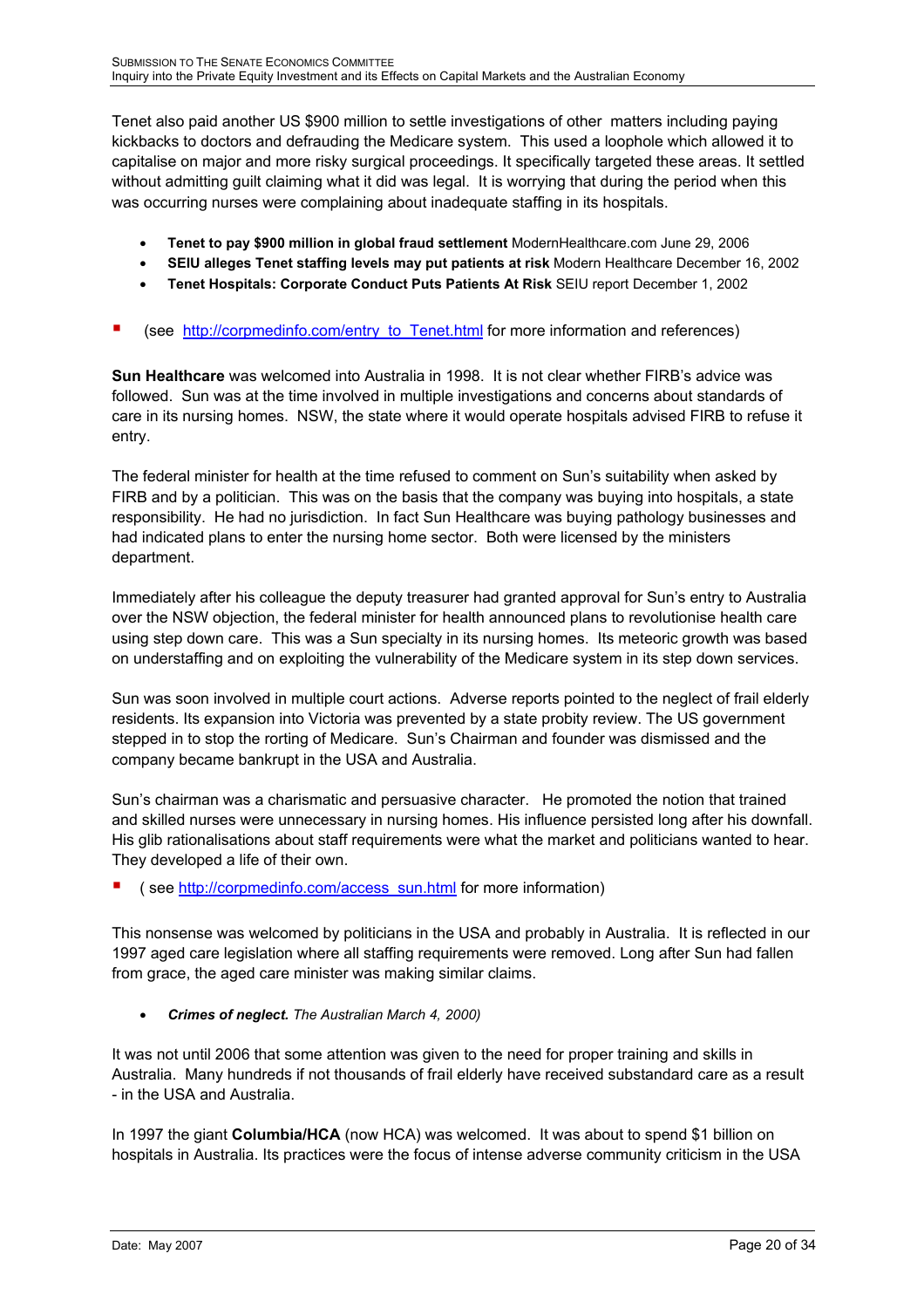at the time. At that point the FBI raided its hospitals across the USA in the first stage of a US \$1.7 billion fraud investigation. Its position was untenable and it backed off.

(see [http://corpmedinfo.com/access\\_columbia\\_hca.html\)](http://corpmedinfo.com/access_columbia_hca.html)

**HealthSouth** entered Australia in 1998 and departed in 2006. Its Australian operations were involved in the international part of its US \$4 billion accounting fraud.

(see [http://corpmedinfo.com/access\\_healthsouth.html\)](http://corpmedinfo.com/access_healthsouth.html)

As in the USA, Australian regulatory bodies such as the HIC have had considerable difficulty in imposing sanctions and resisting appeals to the courts when companies stretch the limits of the laws in conduct which most would consider dysfunctional and unacceptable. This has occurred in

### Pathology

- *Macquarie Group under Tom Wenkart is experiencing difficulties Radio National March 3. 1998*
- *Catchlove Conflict Inevitable Australian Financial Review October 30, 1999*
- *Pathology Giant Faces Kickback Allegations, Australian Financial Review March 27, 2001*

• *Gribbles Faces Testing Times Business Review Weekly (Australia) December 12, 2002*  General Practice

- *Big Business Targets GPs In National Buying Spree, Australian Financial Review 23 May 2000*
- Aged Care

*History Of Problems At Home The Age March 3, 2000 Nursing home fights for its name and funding. Australian January 3, 2001* 

**The role of financiers.** Most of the big US companies were advised by bankers and their analysts. They attended health care business conferences run by the health care divisions of Citigroup's subsidiaries or its competitors. This is well illustrated by Citigroup and UBS involvement with HealthSouth. Most of these large financiers are now involved in private equity investments in one way or another.

(see [http://corpmedinfo.com/healthsouth\\_ties\\_aud\\_bnk.html](http://corpmedinfo.com/healthsouth_ties_aud_bnk.html) and [http://corpmedinfo.com/citihealth.html\)](http://corpmedinfo.com/citihealth.html)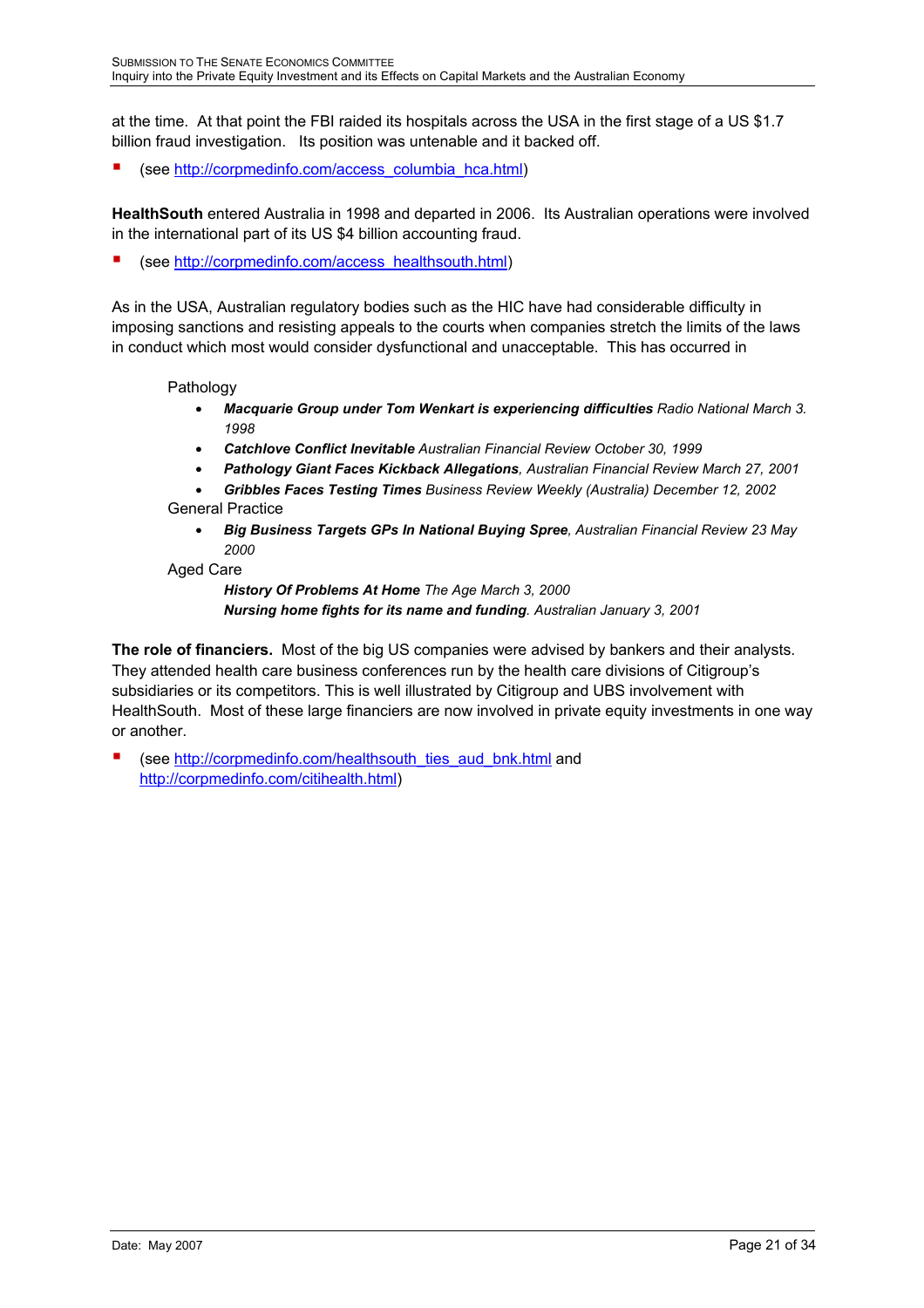## <span id="page-21-1"></span><span id="page-21-0"></span>**5.3 Economic effects:-**

------------------------------

------------------------------

There are economic and development benefits from changes based on market ideology for sections of the population. These are accompanied by emerging economic problems in Western countries relating to the distribution of wealth. The New York Times recently commented.

Not since the Roaring Twenties have the rich been so much richer than everyone else. In 2005, the latest year for which figures are available, the top 1 percent of Americans  $\tilde{ }$  whose average income was \$1.1 million a year  $\tilde{ }$  received 21.8 percent of the nation sincome, their largest share since 1929.

Sensing a political problem, administration officials from President Bush on down have begun acknowledging income inequality. But in their remarks, they invariably say it has been around for decades and is largely driven by technological change. Translation: "We didn,t cause it, and trying to do something about it would be silly.

Lets get a few things straight: First, the economic gains of the last few years have been exceptionally skewed. From the 1970s to the mid-1990s, the gap between rich and poor widened considerably, but produced nothing like todayís intense concentration of income at the very top.

------------------------------ In contrast, the economic policies of the Bush years have failed to benefit most Americans. The tax cuts have overwhelmingly benefited the richest. As a result, the tax code does less to narrow the income gap now than it did as recently as 2000. ------------------------------

The nation needs an administration that will offer solutions for the scourge of income inequality. **It Didnít End Well Last Time** The New York Times April 4, 2007

Private equity by its very nature concentrates wealth and power in fewer and fewer hand so compounding these problems. Wide disparities in wealth lead to unrest. Some doomsday analysts have even predicted a world of "haves" and "have nots" engaged in a bitter guerrilla war. While this may be fanciful the disenchanted do channel their discontent into religious or ideological belief systems. We live in a world where radical and disenchanted Muslims have already resorted to terrorism.

# <span id="page-21-2"></span>**5.4 Health and Aged Care**

These sectors illustrate how bad things can get and why they go wrong. I use them to illustrate what happens.

Health and aged care have traditionally been a community focussed sector operating within its own context. They have been humanitarian services provided by the community or by professions acting as agents for the community. They embraced ethical traditions that placed service and responsibility to those they served above personal advantage. These go back thousands of years to the Hippocratic tradition. An important community concept, "probity" ensured that only people who could be trusted to do so were embraced in these sectors.

The sector, like any system depending on reflective values, has been particularly vulnerable to changes in community perceptions. Those involved are part of the community. Professions have bent before the pressures of a succession of ideologies that have challenged their traditions. Their response to a society driven by marketplace belief systems is no different.

Professionalism has also been exceptionally durable. Traditional values are reclaimed when the ideology loses its grip. Professional people have often been prominent in opposing and leading the community away from damaging beliefs (eg. apartheid).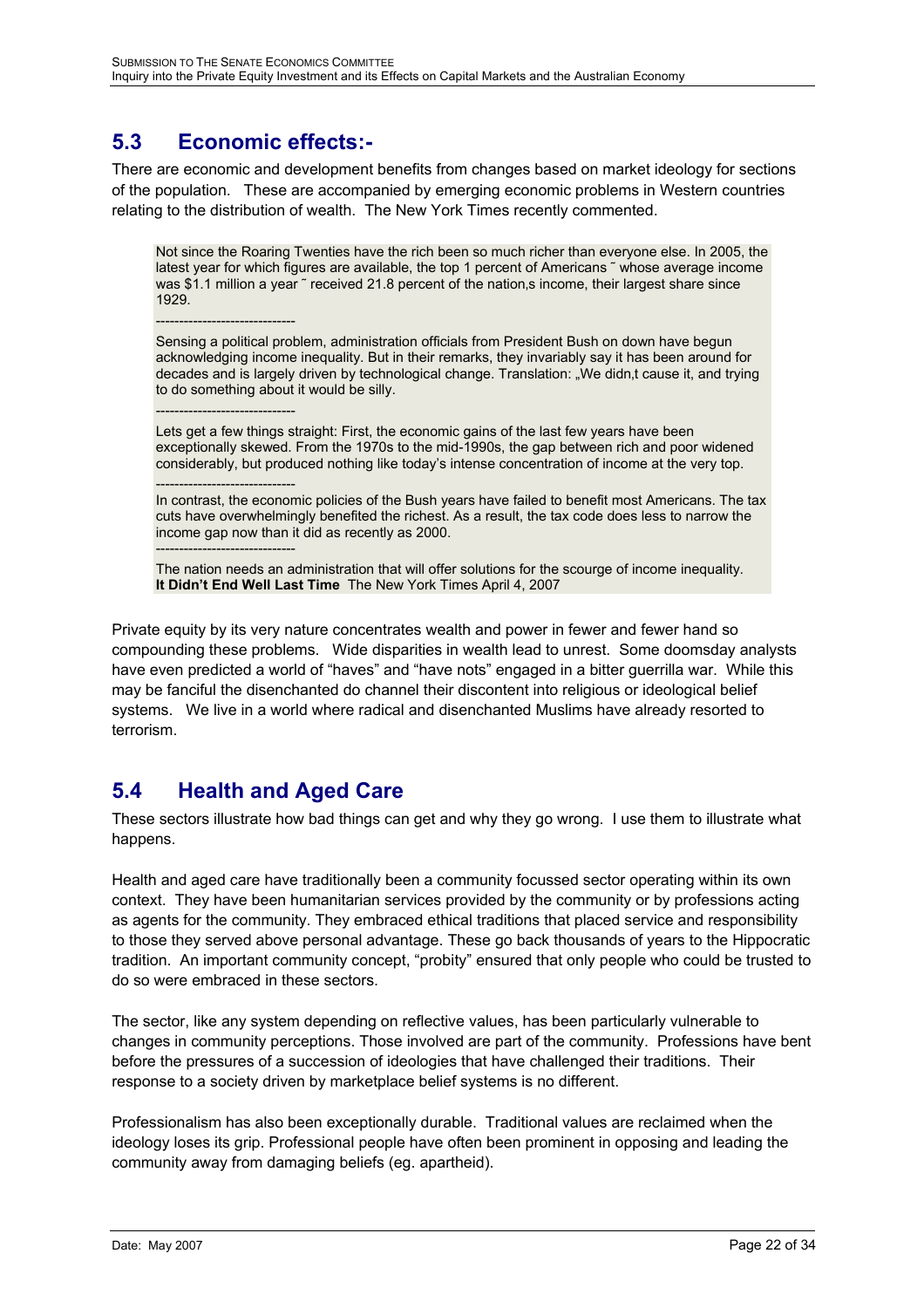## <span id="page-22-0"></span>**5.4.1 The USA**

Unlike the United kingdom and Australia in the post war era, care was not delegated to government in the USA. Government provided funding for some sections but the community continued to provide services. At the same time the additional funding brought entrepreneurs. They seized the main chance, provided by the weakness of the funding system and the vulnerability of the clientele.

Corporate representatives criticised the Samaritan tradition and the values supporting it by labelling them as obsolete. They built vast corporate empires and became both wealthy and credible. By the 1980s the increased credibility given by their marketplace success enabled them to impose their frameworks of understanding and their mode of operations on the entire health and aged care system.

In the USA a major problem has been the subjugation of the medical profession to the market following the publication of Joseph Califano's book in the 1980s. He urged the market to take control of doctors by controlling their income and their careers.

#### *"America's Health Care Revolution"Who lives? Who dies? Who pays? By Joseph A. Califano, Jr - 1986*

For profit companies and managed care companies have since then tied doctors incomes, and their careers to compliance with corporate objectives. This has led to the subversion of the Hippocratic tradition to the extent that patients' wellbeing is subjugated to a ruthless commercialism. In an extreme example doctors at one hospital are alleged to have performed 769 unnecessary coronary bypass operations in order to boost their own incomes by helping the company meet its financial targets.

This market approach has been driven by advice from the large financiers. These financiers have gained ever greater credibility by organising trade meetings. They promote the market practices they favour through the choice of speakers. These same groups now give advice on private equity buyouts and in many instances have private equity divisions.

The disastrous situation in health and aged care in the USA is now widely recognised but no one is able to find a way out of the mess. Not only is it by far the most expensive system in the world but WHO figures indicate that the overall standard of care is inferior to that of most developed countries.

The situation is no better in the aged care sector where reviews of state oversight reports have indicated a doubling or tripling of preventable complications in nursing homes operated by corporate chains as contrasted with not for profit operations. This is a direct consequence of the need to divert a major proportion of the available funds to the business of the competitive marketplace and to profits. While not for profits are now forced to spend funds intended for care in similar ways they are not as profligate.

A savage rebellion by citizens and disgusted juries, who awarded massive damages, has driven the worst aged care chains from some states.

### **See:**

- ! "Critical Condition: How Health Care in America Became Big Business & Bad Medicine" by Barlett & Steele Nov 2004 (DoubleDay 2004)
- "Money Driven Medicine: The Real Reason Health Care Costs so much" by Maggie Mahar (HarperCollins 2006)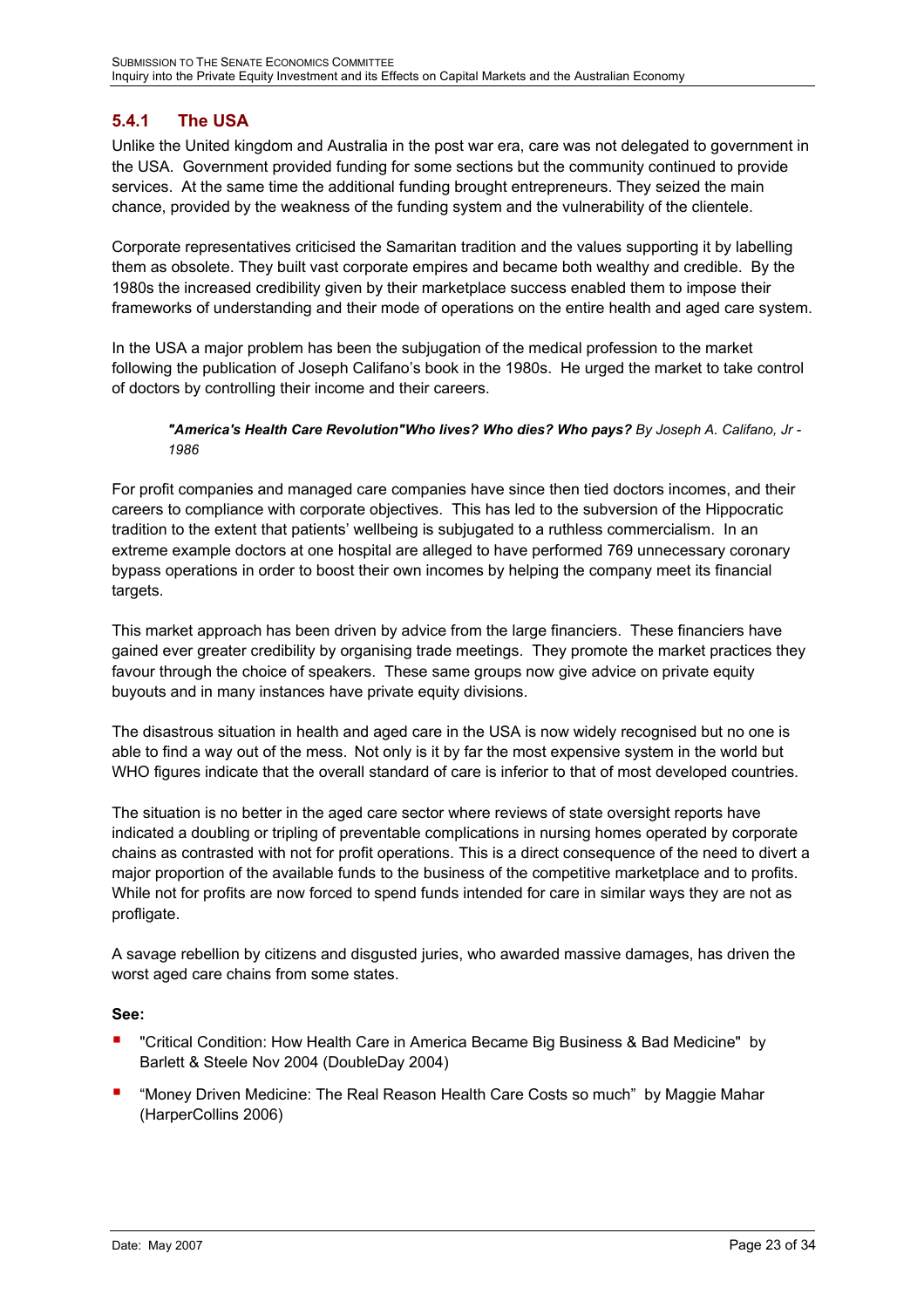<span id="page-23-0"></span>**E** For an analysis of developments in the USA see also http://corpmedinfo.com/corporate\_overview.html

## **5.4.2 Australia**

not for profit sector came to dominate the private system in health and aged care. They set the frames of understanding under which the system operated. The legitimacy of the corporate for profit sector In Australia we have adopted a middle road with both public and private systems. As in the USA the remained questionable. This sector consequently developed much more slowly. Social pressures rather than legislation controlled their behaviour.

This changed radically during the 1990s. Conservative parties aided and abetted by the marketplace set out to sell an economic vision to the electorate. Government played a far greater part in promoting market medicine in health and aged care than in the USA.

Although half of all hospitals and three quarters of nursing homes are still operated by not for profit and government groups, government policy has ensured that marketplace thinking and competitive marketplace practices have come to dominate. They have become the norm in both sectors.

The proportion of hospitals and nursing homes owned and operated by primarily for profit and market listed entities has steadily increased, most recently in aged care. Not for profits find it difficult to compromise with a system which so radically confronts their humanitarian mission. Some have elected to abandon the sector.

(See "Agenda - Church Inc." by Karen Kissane, The Age April 13, 2003 – Copy at http://corpmedinfo.com/notforprof.html)

### *5.4.2.1 Health Care in Australia:-*

contracts with corporations and insurers was planned. The profession were well aware of what was Starting in the early 1990s corporate involvement was supported and a system of managed care happening in the USA. Relations between government and profession were ruptured when doctors refused to enter into any contracts which might impact on their clinical independence.

resolve their financial problems. The practices he introduced resulted in cherry picking, and in the disruption of the smooth operations in the hospitals in ways which compromised care. Doctors simply The wisdom of this became apparent in 2000 when Mayne Health appointed a renowned Mr Fixit to took their patients elsewhere and Mayne's hospital division collapsed.

Companies still attempt to align doctors financial and career interests with those of the corporation by encouraging shareholdings and joint ventures. Neither are considered to be illegal kickbacks but are Doctors had retained economic leverage and had used it effectively. I argue that this economic leverage has prevented Australia from following the USA in this sector at least for the moment. still questionable. They create a commercial hold over the doctors.

### *5.4.2.2 Aged Care in Australia:-*

1996/7 regulations were drafted by the aged care market lobby. All restrictions were removed and it became open slather for the profit hungry. The system is now spiralling down the same path as the USA. In aged care the situation is very different. Doctors do not refer patients to nursing homes so have no leverage. There is a shortage of places so that any benefits that competition may have are lost. The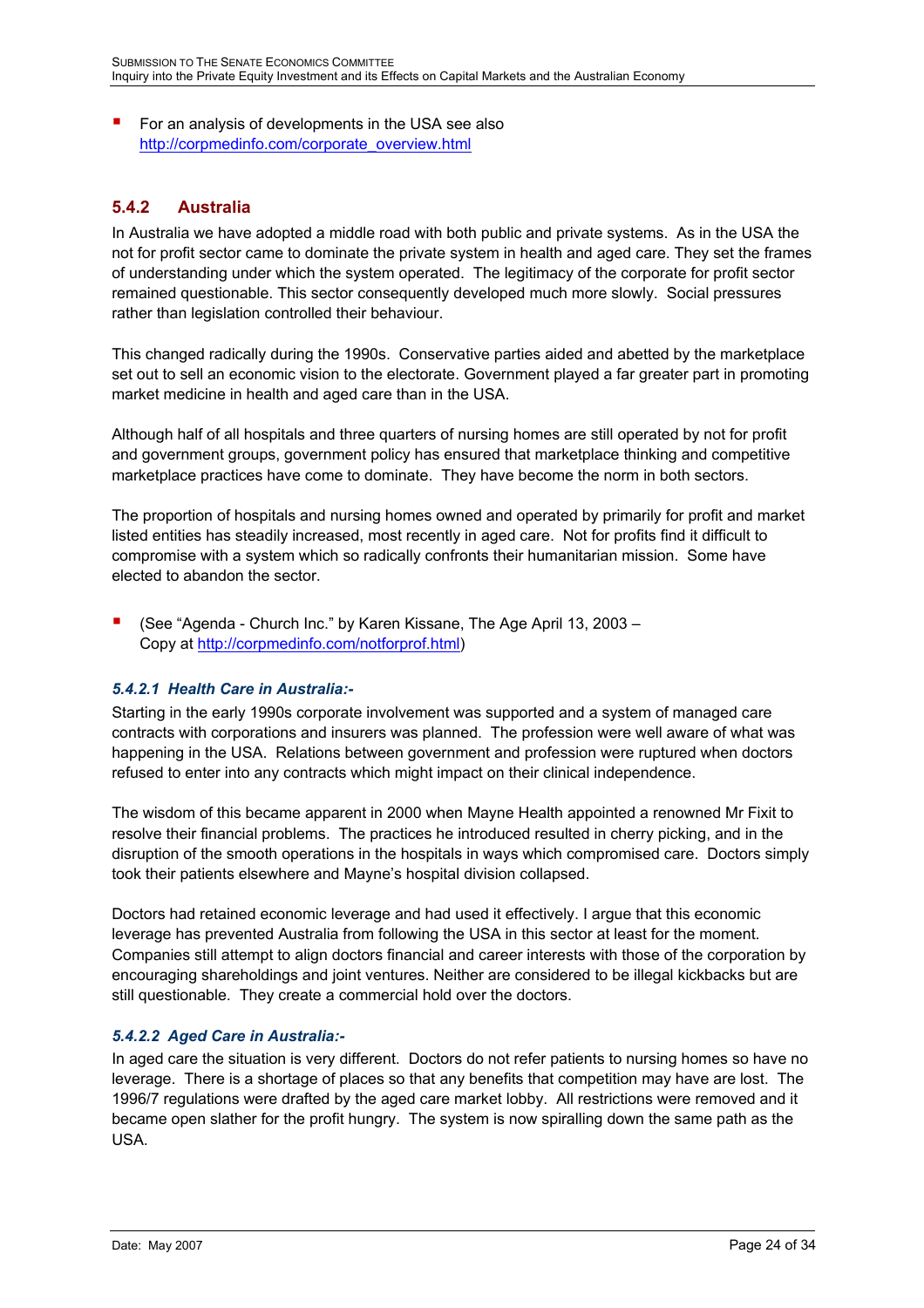It is not surprising therefore that reports indicate a steady deterioration in the sort of care aged residents receive. There has been progressive demoralisation with a steady deterioration in the quality and quantity of staff.

The problem emerged dramatically with the revealing Riverside scandal in 2000. This was followed over the succeeding years by a string of scandals involving the neglect and exploitation of frail elderly in nursing homes. Whistle blowers have been crushed and complaints ignored. Complaints by the nurses and their unions have fallen on deaf ears. One nurse aid expressed the revulsion and the disillusionment experienced by motivated carers trapped in this environment by writing a satirical piece called "people farming". It is on the web site I write. Others use the term wrinkle ranching to express their disquiet at what is happening

(see [http://corpmedinfo.com/nh\\_peoplefarming.html](http://corpmedinfo.com/nh_peoplefarming.html)).

The demoralisation in the sector culminated in 2006 with the rape of 80 and 90 year olds; in one instance without other nurses taking action. In other instances some nurses described how other carers taunted patients to make them agitated so that they could be sedated and require less attention.

### *Allegations of abuse at aged care facility Lateline ABC TV February 20, 2006*

The previous aged care minister and the prime minister both claimed that these were exceptional instances. A number of subsequent reports and studies do not support these claims.

- *New laws loom on nursing home rape The Age February 22, 2006*
- *Recent events highlight shameful neglect of Australia's elderly Australian Associated Press General News February 24, 2006*
- *Govts urged to make aged care workers have security checks Australian Associated Press General News February 24, 2006*

What is abundantly clear is that all these very public allegations of problems in nursing homes are pointers to a widespread and systemic problem within the nursing home sector. At the root of this is the alienation and demoralisation of a workforce required to work in a market context that devalues and removes the fundamental values and the rationale for their being there.

Equally, the detailed allegations of abuse, gathered by the pair while studying and placing student nurses in facilities during the past three years cannot be dismissed as isolated and unsubstantiated observations.

It is simply unacceptable that in today's wealthy and enlightened society, appalling examples of neglect, verging on personal cruelty, should be allowed to occur. Ms Khoo says nursing home residents are victims of a lack of time, a lack of qualified staff including registered nurses and a regime of paperwork.

She says palliative care nurses are worn down, burned out and finally squashed by the system until they are numb to what is going on around them.

**A case of dignity ahead of dollars** AdelaideNow February 7, 2007

Yesterday, overwhelming support from relatives of aged care residents and aged care sector leaders emerged for the academics, Dr Anita De Bellis and Maree Khoo, who went public in The Advertiser with numerous examples of abuse.

**Experts agree on aged abuse** AdelaideNow February 8, 2007

----------------------

----------------------

----------------------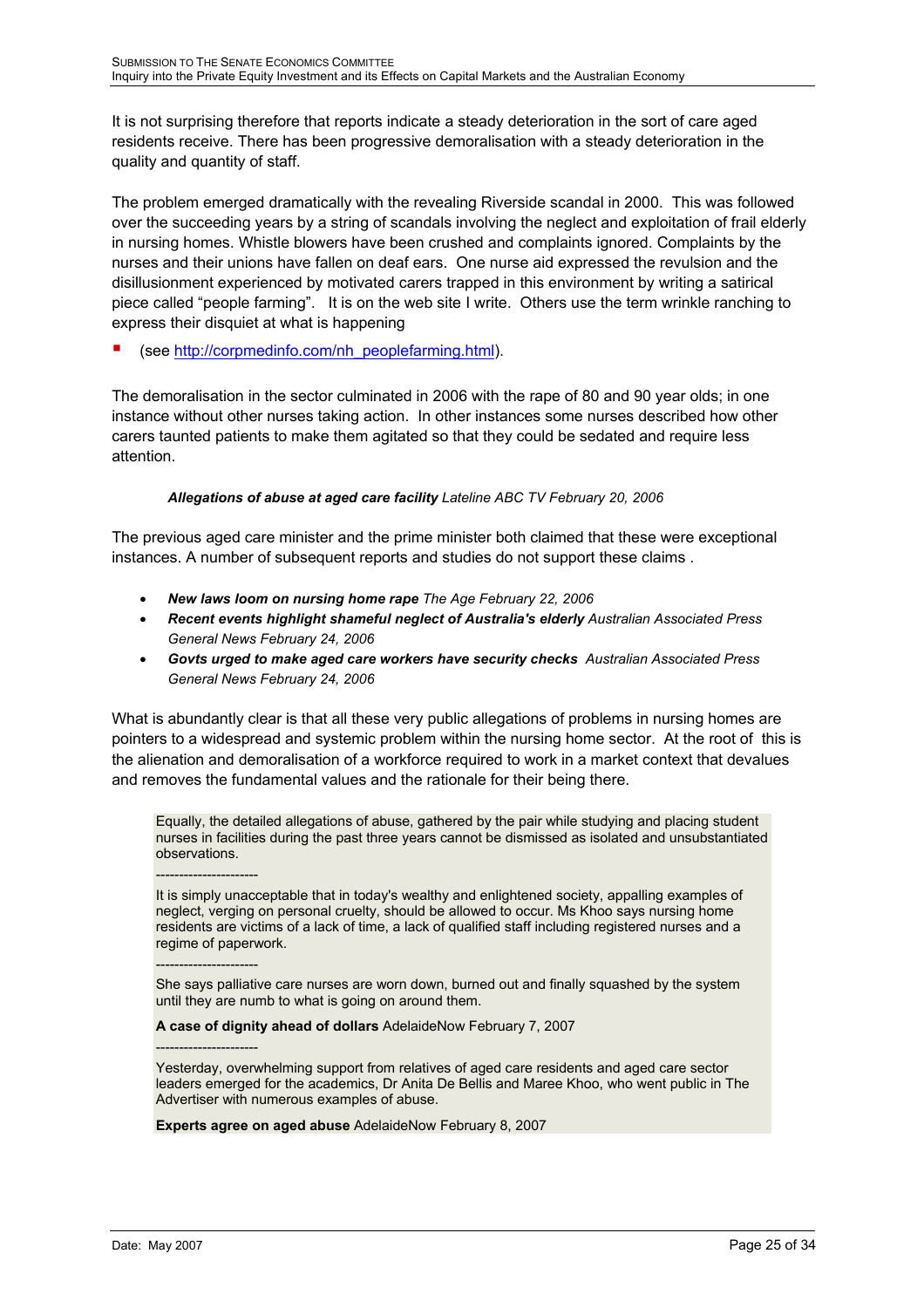<span id="page-25-0"></span>It is a reflection of the dominance of the prevailing market ideology that a not for profit industry body would consider it appropriate to approach the university at which these academics work to *<sup><i>develop*</sup> *an appropriate strategy to ensure that we cooperatively work towards achieving positive publicity for the industry*<sup>n</sup> and to ensure that students and researchers they teach are "better educated about aged *care*î. Academics, already under market pressures would see this as another attempt to muzzle independent criticism that challenges the market. $2$ 

There is a total and unbridgeable divide between the conceptions of market focussed managers in their offices and at corporate headquarters, and of caring staff at the coalface.

Nursing homes have become a prime target for private equity operators who exert strong commercial pressures and whose decisions are made in board rooms even further from the bedside.

- For more about aged care in Australia and the role of government see "Government and Nursing Homes : Australia" at http://corpmedinfo.com/nh\_ausgov.html
- **E** For extensive information about aged care failures see the web site [http://www.agedcarecrisis.com](http://www.agedcarecrisis.com/)

# <span id="page-25-1"></span>**5.5 Understanding failures in care**

I have tried to explain why the entry of marketplace thinking into health and aged care has had such an adverse impact. The thesis of this explanation is that humans have a strong biological urge to compete, to survive and to succeed in whatever situation they find themselves. Those with the qualities needed to succeed and do whatever it takes prosper. Those without these qualities, and those unable to do "whatever it takes" become alienated.

The situation that arises when incompatible frames of understanding both require allegiance is described in section 2.3.1. In health and aged care the starting points, the mode of operation and the outcomes desired are so very different from those imposed by the marketplace that it is not possible to compromise and serve both masters. The market is the strongest and most insistent. It competes directly for the dollars required to provide care.

The way in which people respond to this situation is described in section 2.3.2. Humans cannot operate without conceptual frameworks that give their lives and their actions meaning. These responses result in distorted conceptual frameworks that lead to socially unacceptable behaviour.

( see "Belief versus Reality in Reforming Health Care " Health issues 83:9-13 2005 Download copy from <http://corpmedinfo.com/jmwynne83.pdf>)

## **5.5.1 Selection of the fittest:-**

The market system in health selects for individuals who are adept in adopting the survival strategies needed for success in this market context. It shifts the pattern of behaviour towards a closed mindedness which fails to grasp the consequences of what is being done.

Reflective individuals unable to perform the mental gymnastics are sidelined, labelled, fired or more often leave in disgust. The workforce becomes alienated, demoralised and apathetic. Intermediate management, closer to the coalface, are most stressed by what they are required to do. There is a

<span id="page-25-2"></span> $\overline{a}$ <sup>2</sup> Update on the recent Aged Care Publicity in Snippets - Volume 7 Issue 2 February 2007 ACS web page http://www.agedcommunity.asn.au/publications/Feb07.php#Update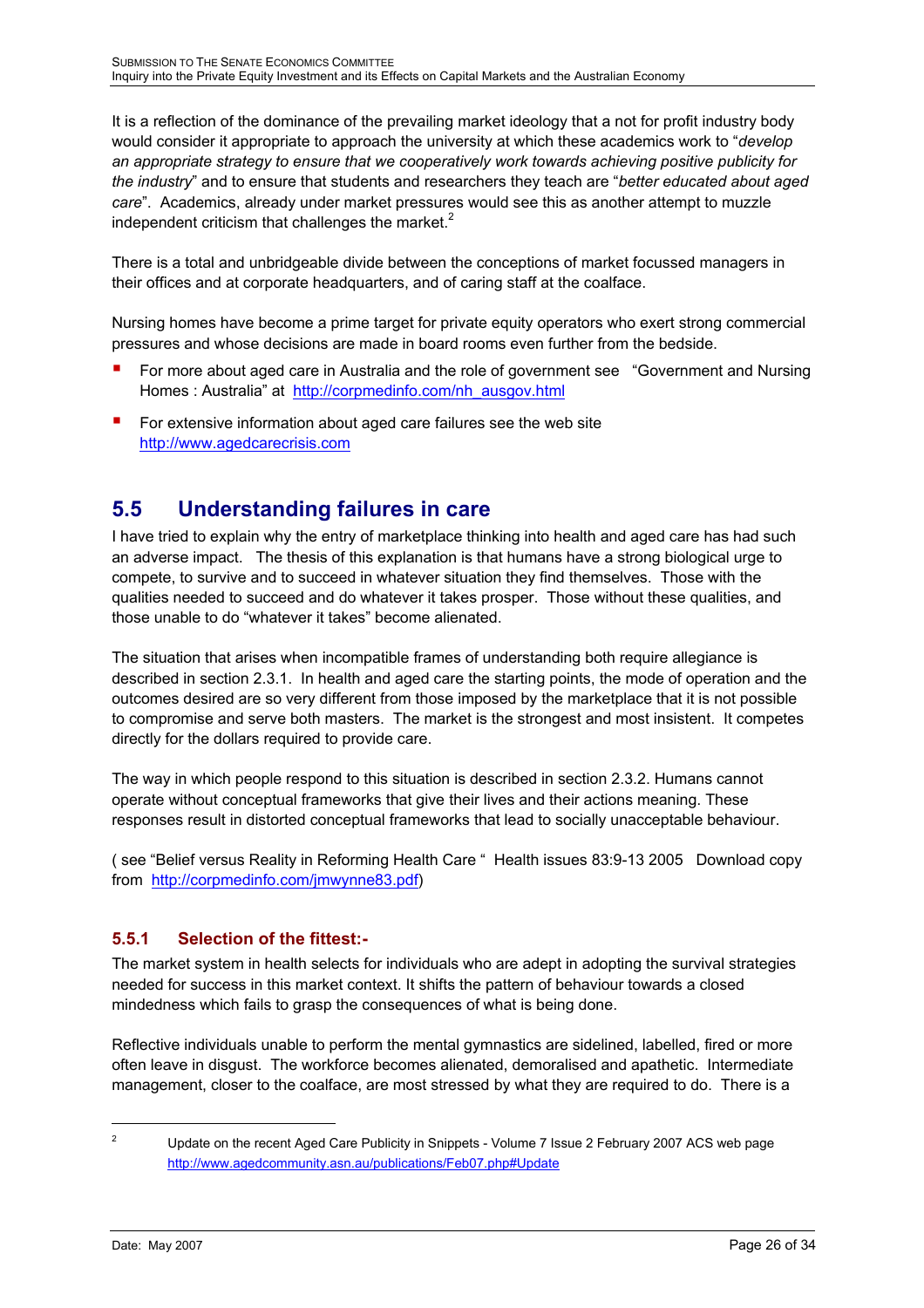<span id="page-26-0"></span>high turnover of nurse managers and nurses. Those able to survive and succeed are often those least suited to care for vulnerable citizens. The consequences are glaringly obvious in the Australian aged care system.

## **5.5.2 Seeing things differently:-**

very differently from each side of the divide. On the one side are the businessmen, the managers and the politicians who support the system. On the other are the nurses, the residents and the relatives who have had sufficient real experience of what is happening to see past the glib brochures and political marketing. A direct consequence of this is the development of a divide in perceptions. The same things are seen

the late 1980s in his book "Marketplace Medicine". The patient abuse and health care fraud scandals only hit the headlines in the 1990s showing who was correct. (See http://corpmedinfo.com/divide.html) There can no longer be any doubt as to which set of perceptions is more real. Dave Lindorff first described this difference between the way managers and recipients experienced the health system in

### **5.5.3 Handling conflicts like kickbacks:-**

A good example of the way conflicting concepts are handled is the issue of kickbacks, incentives and dysfunctional for doctors and that they compromise judgement and care. They are called "kickbacks". They are illegal and unethical. bonuses. It has long been recognised that payments linked to financial outcomes are severely

essential for success. They are a key plank of "microeconomic reform". Even a cursory examination of what has happened in the USA shows that they are no different to kickbacks, and even more dysfunctional when given to managers in health and aged care. In the marketplace incentives and bonuses tied to economic outcomes are not only legitimate but

The market sees incentives given to doctors as essential business tools and not as kickbacks, They have no difficulty with a variety of tortuous inducements which align doctors economic well being with corporate financial objectives. This is exactly what laws forbidding kickbacks aim to prevent. concentrate on legal definitions to justify their position. They seek to find legal ways of aligning doctors practices with corporate objectives by some form of economic reward. Without reflecting they

but few have come to court. The majority of the major fraud settlements in the USA include charges of paying kickbacks to doctors. When prosecutions have come to court the legal hairs have prevailed and prosecution for kickbacks has often failed. US authorities have not accepted the tortuous schemes and legal arguments corporations advance,

well as the USA. The HIC has had difficulty in prosecuting kickbacks given to doctors because of the strategies used to give them. This indefinable borderline between legal kickbacks and incentives has been a problem in Australia as

## **5.5.4 Implications of private equity for aged care:-**

The private equity operators are there to make money and the only reason that they invest in health or other sectors. Their focus is on managing the business. Their staff are trained to do so and are highly focussed. Their success and their rewards are dictated by financial outcomes. in aged care is because they believe that they can squeeze more profit from this sector than from

They are remote from the bedside. They typically employ others whose marketplace activities they Private equityís goals are often short term with plans to rapidly turn around a companyís operations.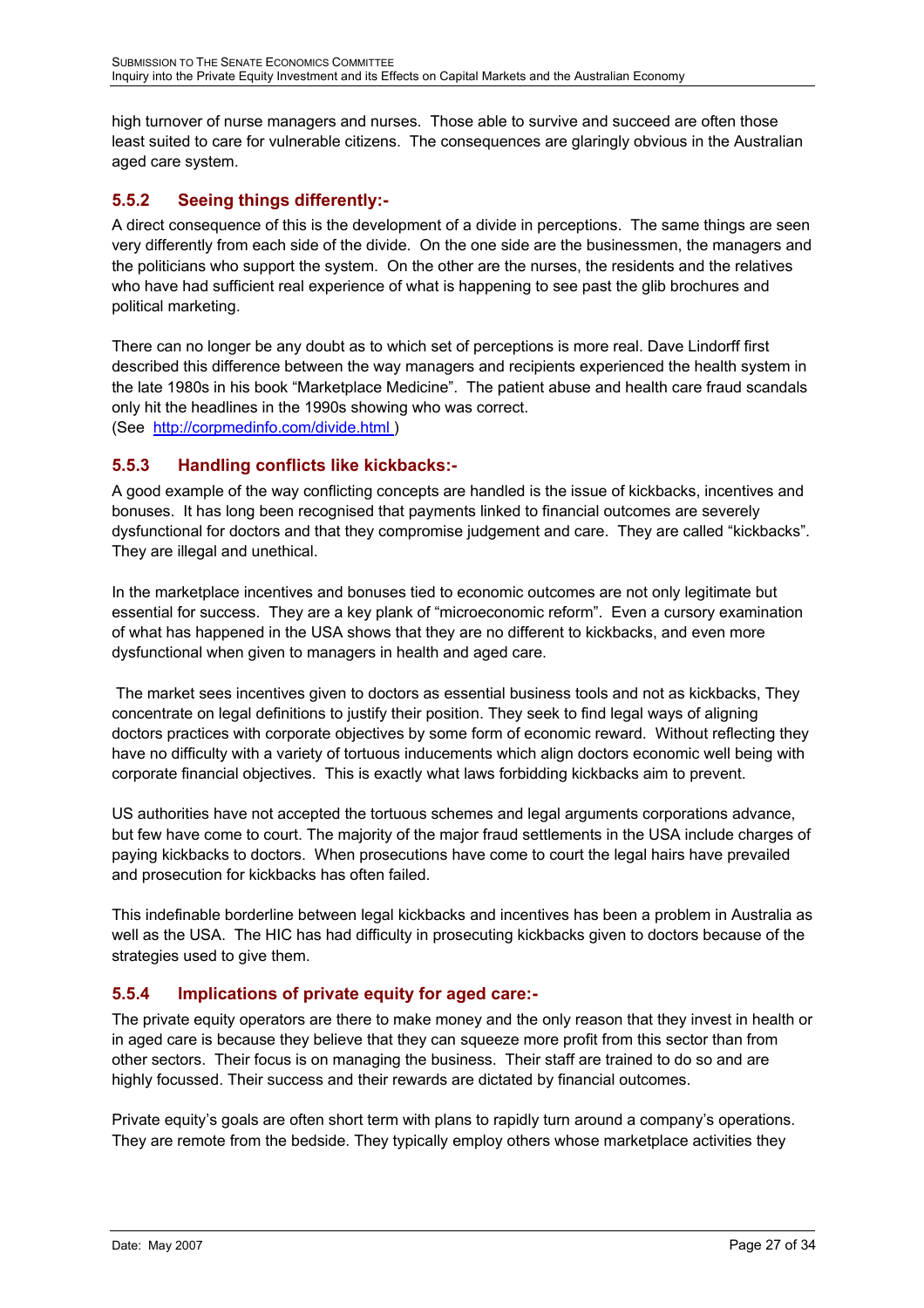<span id="page-27-0"></span>monitor and control. Their credibility will enable them to make unacceptable market practices legitimate. Managers unable to do what they require leave or are fired.

# <span id="page-27-1"></span>**5.6 Setting financial goals:-**

Private equity groups are market managers. A key strategy for successful managers is the setting of financial goals and then devising strategies to meet them.

goals on which his career and his economic reward will depend. Such systems have been set in . in driving fraud and in the development of what have been identified as dysfunctional systems of care Typically profit projections are set and the business is structured to meet these goals. The goals are broken down and spread throughout the system so that each facility and each manager has a set of place in most of the big health and aged care companies. The pressures generated have been critical

analysts. Available documents support the assertion by one doctor who described the hospital where he worked as "akin to a severely dysfunctional family system which had become un-therapeutic for patients". My experience of an NME international hospital in 1988 led me to a similar conclusion. Well In the 1980s and 1990s National Medical Enterprises (NME), now renamed Tenet Healthcare, called these goals "plan". Each hospital and each manager had a plan. Continued employment depended on meeting plan and large bonuses on exceeding it. NME developed admission policies and a profit generating clinical system called "programmatic care" which witnesses claimed was unrelated to the care needed by patients. This enabled managers to ratchet up profits. It was praised by market meaning and motivated doctors had identified with company policy.

honoured as such in the business community. The business practices were those extensively used and sanctioned in the wider marketplace. Staff identified with them. The culture was blind to and denigrated traditional health care thinking. NME's chairman (like Citigroup's) was a renowned philanth ropist. Senior staff in the USA considered themselves as exemplary citizens and some were publicly

- *US Stock Analystsí reports 1991*
- *Monthly memoranda from Zober to Eamer, Cohen, Ragland and Heckendom describing business*  practices and "plan" in NME's psychiatric hospitals.
- *d Parisi L in "Profits of See evidence by Moncrief M, Durrett R H, Afield WE, Arnold CS, Bok D an the misery: How Inpatient Psychiatric Treatment Bilks the System and Betrays our trust". Hearing before* select committee on Children, youth and families, House of Representatives, Hearing Held in *Washington, DC, April, 28, 1992 US Government Printing Office, Washington*
- **Administrator Driven Intake Systems August 1991** NME policy document (Describes the way in *which administrators took over and drove the admission process.)*
- *Creating and Managing Winning Programs (1990) NME document (This deals with the "Nuts and Bolts of Managing your Program" and " Managing Your Bottom Line". How to increase profits)*
- *Outreach Programs that "Feed" inpatient programs Program directors Conference June 1989. Staff enthusiastically present to others the strategies they have used to attract patients and secure admissions. Success of all activities reported is measured by number of admissions generated.*
- *in evidence (documents setting out policies and financial priorities including a policy document to "All Executive Directorsî re financial priorities dated October 3, 1988, a document setting out terms and a conditions of employment with incentive plans dated March 5, 1990, and a set of instructions following William McCabe vs Recovery Centres of America (RCA) and NME particularly documents submitted meeting which include firing an administrator who was ìtoo clinicalî dated May 3, 1990 )*

Large settlements were paid to patients who claimed that they were harmed when as children they were needlessly incarcerated in psychiatric hospitals. Multiple insurers secured hundreds of millions when they sued claiming they had been defrauded. A pattern of rationalisations enabled staff to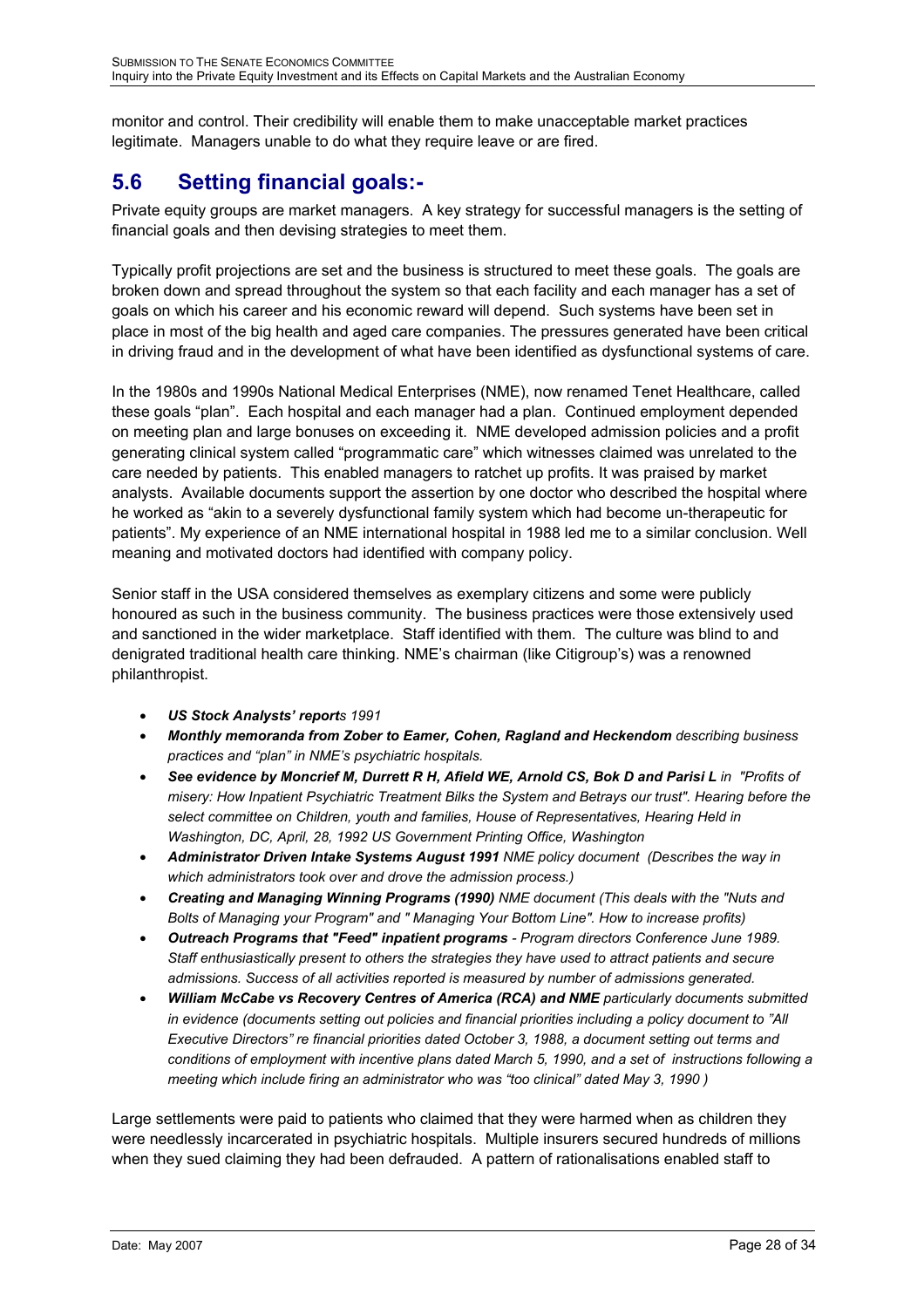<span id="page-28-0"></span>justify th eir actions and identify enthusiastically with what was being done. Dissenters were margina lised and whistle blowers destroyed.

*ts) \$100 Million Settlement Seen in Tenet Suits The New York Times July 30, 1997 (previous patien Travellers Insurance Co and seven others vs NME companies Civil Action Number 92-1787 US District Court for the District of Columbia (settled US \$89 million) Aetna Life Insurance Co and Metropolitan Life Insurance Co vs NME Civil Action No 3:92-CV-1868-P United States District Court, Northern District of Texas, Dallas Division* 

hundreds of unnecessary operations. As indicated in section 5.2 the company has now paid US \$900 use a loophole to defraud Medicare of millions of dollars. The company did not admit liability claiming that this was legal. The company concentrated its operations on the sort of complex and high risk care which could be manipulated in this way and not on the health care needs of the community. In spite of the criminal convictions and settlements, many senior Tenet staff never accepted that they had indulged in criminal activity or been seriously at fault. Ten years later the same company now renamed Tenet Healthcare used similar goals to drive a system which it is claimed carried out million to settle an action which alleged, among other things that managers manipulated finances to

> Mackey was depicted by the SEC as the principal architect of the scheme. In 1999, under Mackey's direction, Tenet management calculated the precise increase to Tenet's gross charges needed to boost Medicare payments to a level that would allow the company to meet earnings targets, according to the SEC. By 2002, revenue from treating extraordinarily sick Medicare patients had more than tripled, accounting for over 40 percent of earnings in fiscal 2002, the SEC said.

**Tenet to Pay \$10M in SEC Settlement** Associated Press April 4, 2007

Columbia/HCA (US\$1.7 billion fraud) called its system "report cards". Careers and bonuses depended on the cards meeting financial expectations.

It was alleged that HealthSouth's (US \$4 billion fraud) chairman simply handed its financial officers the company's inflated public market projections. They were expected to produce financial results which met or exceeded these projections. Because of 5 year limitations prosecution involved only the last US \$2.7 billion. Seventeen senior financial staff pleaded guilty and in their plea bargains implicated the charismatic chairman and founder Richard Scrushy as the driving force. The fraud was never denied but at a trial by jury in his home town he was acquitted.

## <span id="page-28-1"></span>**5.7 Reviewing Evidence**

There is little doubt that if the matter were put to Australian citizens in clear terms the public would prefer to trust their care to someone whose values, norms and primary interest relate to their care ahead of someone where these relate to the profit which can be extracted from their misfortune.

In Canada the 2002 Romanow Commission did address all of these issues. The issues were clearly explained to the public. They clearly indicated their preference for a system which was not based on profit.

In Australia corporate for profit care has crept in behind the skirts of the not for profit sector by using the term "private care" to embrace both. The debate has been about public and private care which is a about who pays. The fundamental differences in the way private care is provided by operators with very different focus have not been confronted.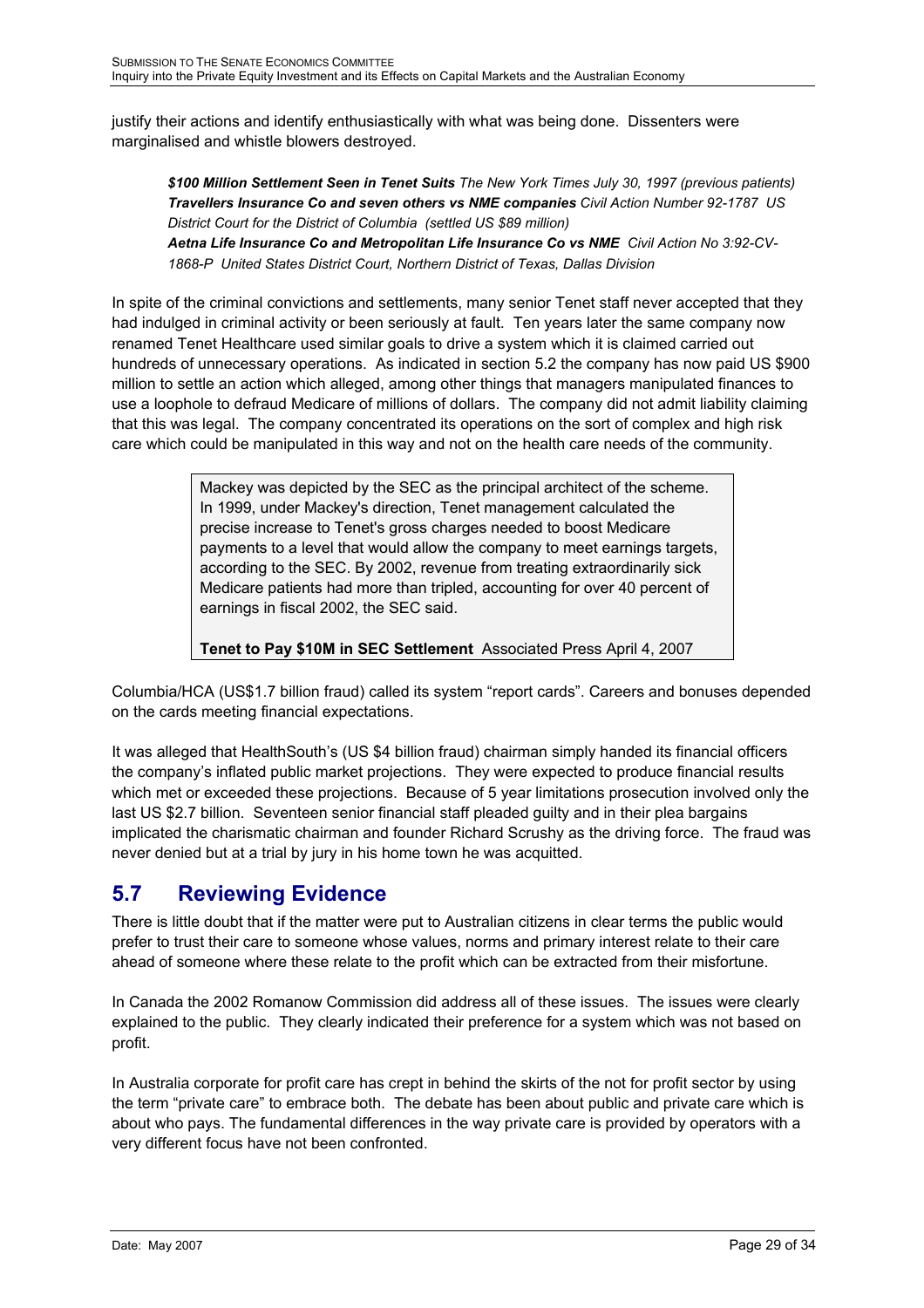<span id="page-29-0"></span>In health care in the USA market forces have operated over a long period. It is now clear that the system has failed.

In his review Romanow also invited the for-profit marketplace to produce evidence to show that it could provide cheaper and better care. They were unable to do so or to challenge the analyses made by Romanowís investigators, and the criticisms made by those who had studied the sector. Romanow's report came down strongly in favour of a health system based on community values. Canadaís health system unlike ours is publicly funded but provided by both public and private not for profit operators. He found this was economically sustainable.

For more information see "Building on Values: The Future of Health Care in Canada" Health Issues March 2003 Download from http://corpmedinfo.com/wynneandarmstrong.pdf

# <span id="page-29-1"></span>**5.8 Probity**

Historically in society, in professionalism, and in the health and aged care context the concepts of "probity" and being of "good standing" were important. They went to the integrity and the trustworthiness of individuals and businesses. These concepts were included in legislation and in the constitutions of health and aged care bodies including medical boards. Australian health care licences included provisions to ensure that those who operated health care facilities were "fit and proper" to do so.

These concepts embodied a fundamental democratic principle to balance the democratic rights of individuals when these threatened the community. The principle was one of responsibility to the community and recognition that there were at risk situations where the protection of the community took precedence over the rights of the individual.

community within which you lived considered that you were trustworthy. In the health and aged care context probity meant that the welfare of those you served was your primary objective. You could be While criminality impacted on probity it is important to understand that probity was a much broader and more refined concept. It described your social acceptability - whether your peers and the trusted to put this ahead of your own economic and other personal interests. The sick or frail individual could depend on you not to take advantage of their vulnerability.

The modern market listed, and also the private equity, groups have a prime purpose and a legal responsibility to make a profit for their shareholders. If probity were a real entity today then neither market listed nor private equity companies would qualify. The invasion of health and aged care by market listed entities is a comparatively recent phenomenon. There was a time when their involvement would have been seen as distasteful and unacceptable because they could not be trusted to put care first.

emerging problem posed by corporatisation and the invasion of multinationals. It even predicted some of the problems – including prophetically the use of screening and other recruitment programs to A report from the Western Australian Health Department to the state government in 1993 stressed the funnel patients needlessly into medical care and profitable surgery. This was a concern I had drawn their attention to regarding a Tenet/NME run international hospital.

challenge by a multinational. It is significant that both Tenet and Sun Healthcare's credibility was finally destroyed by probity reviews in Victoria. The WA report urged a cooperative effort between the commonwealth and all states to coordinate and beef up legislation to address the unfolding problem. This advice was ignored by the West Australian government and no action was ever taken. The report indicated that only Victoria's probity laws were robust enough to successfully resist a legal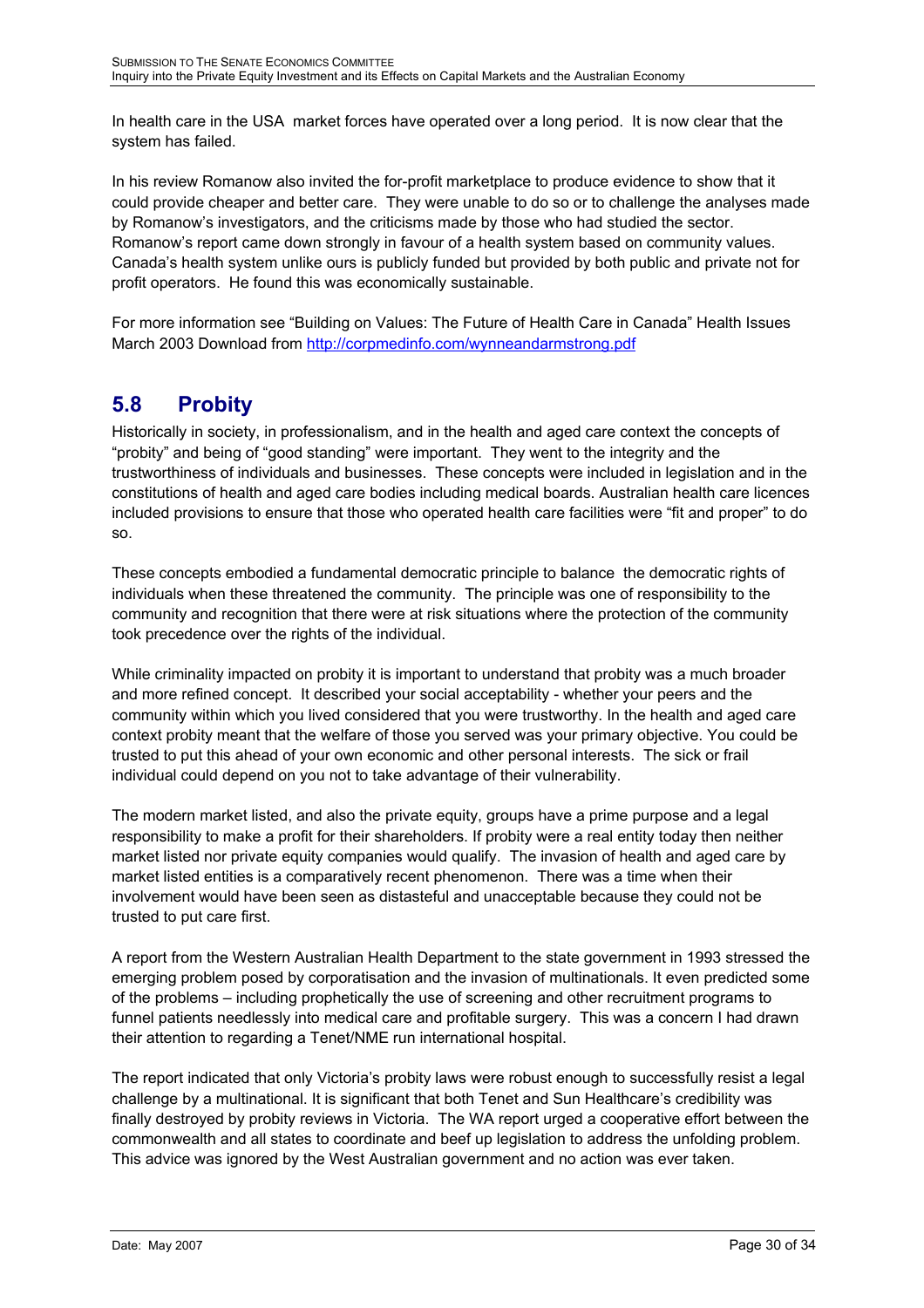<span id="page-30-0"></span>These problems can only get worse as private equity firms enter the health and aged care sectors. The senate committee would serve Australia n citizens well if it initiated, however belatedly the recommendations made by the WA report.

# <span id="page-30-1"></span>**5.9 Monitoring, oversight and accreditation**

address the issues only after they had become a problem. There is a long history of regulatory failure Instead of addressing the threat to care created by market pressures our government chose to in Australian health care.

**F** For an account of ongoing regulatory failure in health care in Australia see a 2000 web page "Regulation in Australia" http://corpmedinfo.com/reg\_austr.html

### **5.9.1 Oversight and accreditation in the USA**

have been revised and beefed up on multiple occasions but have soon relapsed into ineffectiveness. Another congressional inquiry is currently initiating a new cycle of oversight and penalties. Oversight of aged care federally and by states in the USA has been patchy and ineffective. There have been recurrent scandals exposing the repeated failures of the oversight system. The systems

see "Oversight of Nursing Homes Is Criticized" New York Times April 22, 2007

oversight and prosecuting offenders are appointed and fired by politicians who are sympathetic to omplaints made by the donors who have supported them. c There are many reasons for this. One of the most important is the nexus between powerful and wealthy businessmen and the politicians whose campaigns they fund. The officers undertaking

Commission for the Accreditation of Health Care Organisations (JCAHCO) and other accreditation agencies. Of more concern for Australia is the recurrent failures and the repeated revisions made by the Joint

During the 1980s and 1990s hundreds if not thousands of children across the USA were needlessly serviced. Texas was the state most affected and NME was the prime offender there. All of the many failing accreditation but I have not specifically searched. I know that a psychiatric industry specific accreditation body had not penalised or even criticised any. The JCAHCO made much of the changes it made after this. incarcerated in psychiatric hospitals for long periods of time where they were mistreated and over-Texas hospitals owned by NME were uncritically accredited by the JCAHCO and at least one other accreditation agency. I am not aware of any of the other US hospitals involved in these practices

well as a US \$1.7 billion fraud. Representative Pete Stark attempted to pass legislation to limit the influence of corporations on the JCAHCO. In the early 1990s Columbia/HCA obtained glowing reports from the JCAHCO and used these in its marketing. Other investigations and many reports indicate that it did not provide needed but unprofitable care, had reduced staffing levels and indulged in a number of unsavoury practices – as

In spite of this two senior Tenet staff became senior members of the JCAHCO. During this period one about its failure to implement peer review, but did nothing about it. Medicare inspectors had also not acted when they had identified problems. Tenet hospital performed 769 unnecessary cardiac bypass procedures while regulators bickered

infections. Because of the costs the hospital had refused to do anything about the well documented problems in their theatres. A number of the cardiac patients died. The accreditation agency had Large numbers of patients at another Tenet hospital doing cardiac procedures developed serious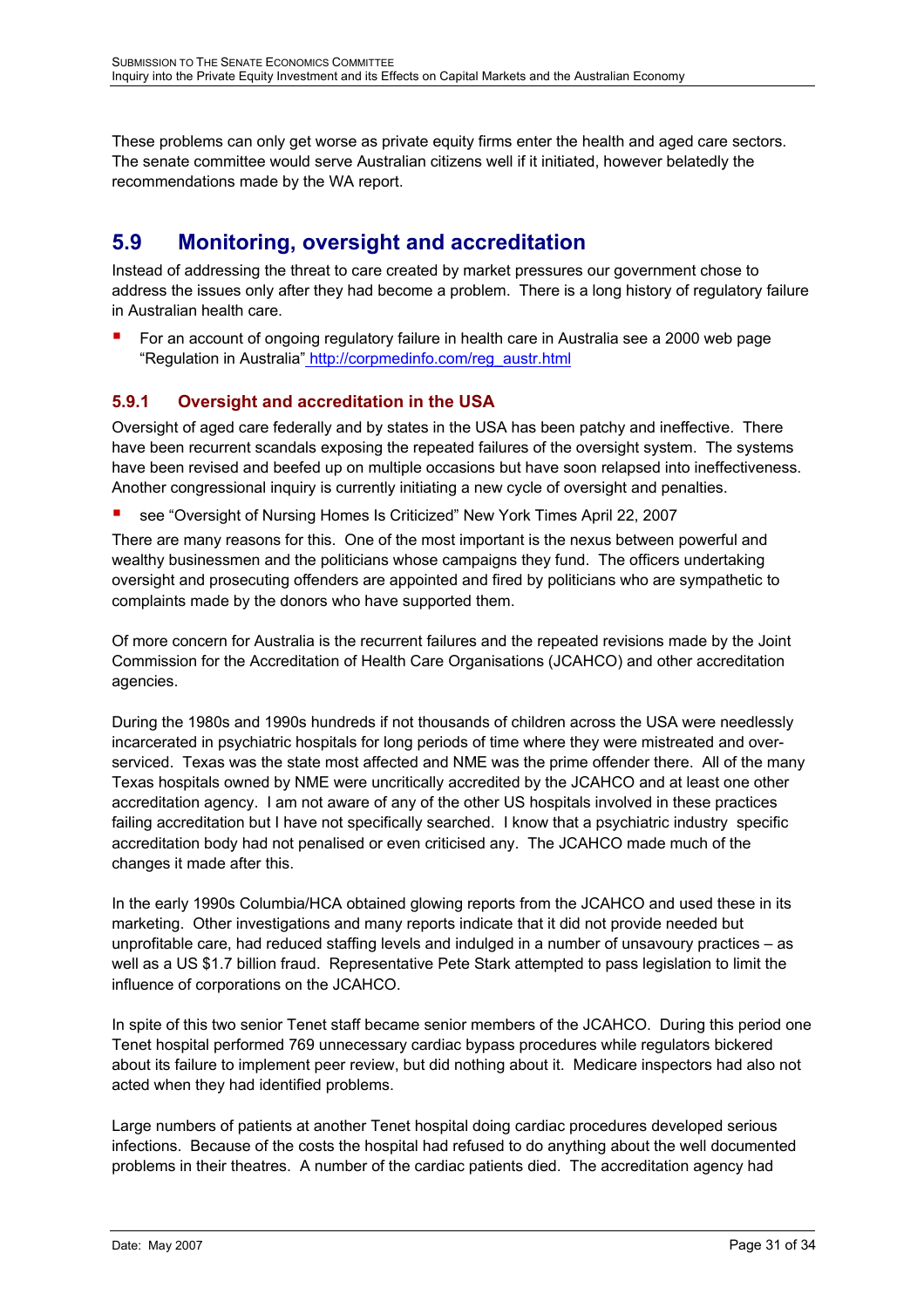<span id="page-31-0"></span>bickered but not acted. The severely disabled survivors were paid many millions when they sued but this did not give them back their health.

In a third Tenet hospital the chief of surgery resigned and complained to the JCAHCO when the hospital instructed the sterilisation unit not to inform the surgeons that the sterilisers were not functioning correctly. They would have cancelled surgery, compromising profits. The JCAHCO spoke to the hospital but did nothing more.

- *Whistleblower Wants Tenet to Come Clean The Street.Com Jul 25, 2003*
- *Untangling Tenet's Ties to Watchdog The Street.Com Aug 7, 2003*
- *Congressmen start bill to stop fraud in hospitals : RMC used as example of facility where federal oversight didn't work http://www.redding.com/ July 21, 2004*
- *CHRONIC CONDITION The Waste in Medicare Spending: At California Hospital, Red Flags and an FBI Raid: State Regulators Cited Concerns but Say They Couldn't Force Change Washington Post July 25, 2005*

I recently saw a report indicating the JCAHCO was once again revising its processes.

In spite of these many failures the JCAHCO remains a highly credible organization internationally. Its practices are followed slavishly by others and it now accredits hospitals internationally. Performance and credibility seem to be disconnected.

Also see "Why Regulation Fails" at [http://corpmedinfo.com/regul\\_fails.html](http://corpmedinfo.com/regul_fails.html) and "Hospital Accreditation" at http://corpmedinfo.com/hospital\_accreditation.html

## **5.9.2 Accreditation in Australia**

I am not aware of major problems in accreditation of hospitals in Australia. I suspect that this has more to do with the financial leverage exerted by doctors than with the process of accreditation. Doctors have identified with and supported the process. The accreditation process was not set up by or in cooperation with the marketplace.

The story in aged care is a very different one. Doctors have little influence. The accreditation process for aged care was set up in 1997 under the guidance of the small but vocal market sector that had close links with the coalition government. Government were already well aware of the recurrent failures in accreditation in the USA. I had personally sent politicians many reports during the early 1990s.

Not unexpectedly there have been recurrent failures and many press reports documenting these failures in Australia. Both the accreditation process and the complaints process have been strongly criticised. Once again there have been cycles of revisions. There have been unfounded claims about the success of the processes - notably that the exposure of the deficiencies in nursing homes show that the process is working.

Changes were made after the 2000 scandals and additional draconian measures were introduced after the rape scandals in 2006. Experience indicates that these will be no more than marginally effective but they will certainly be more burdensome for staff in nursing homes.

Instead of confronting the role of government policies and marketplace thinking the minister made much of his draconian processes and was soon out there energetically promoting marketplace processes and care  $-$  the real problem.

! For a detailed criticism see [http://corpmedinfo.com/nh\\_accreditation .html](http://corpmedinfo.com/nh_accreditation .html)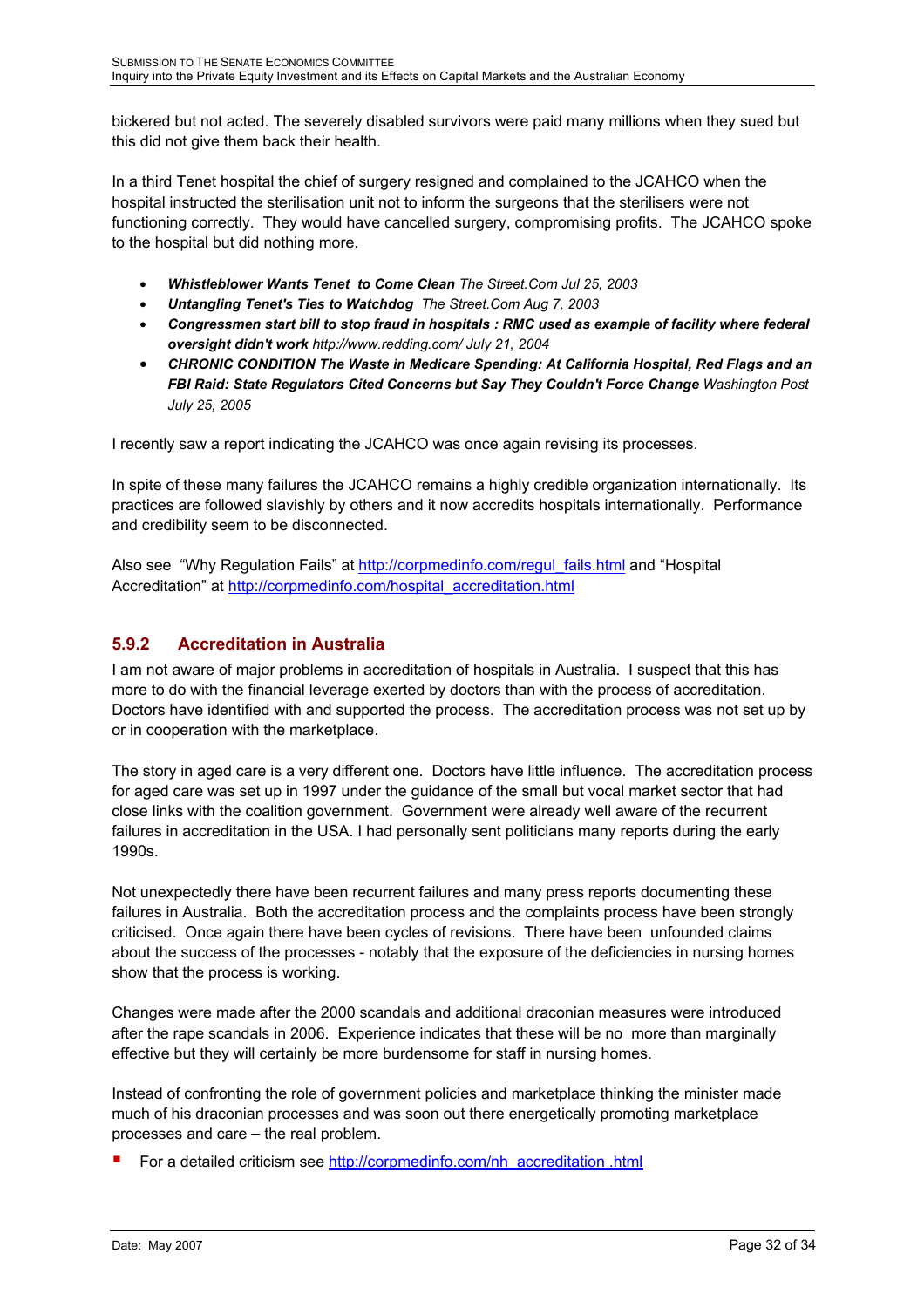# <span id="page-32-1"></span><span id="page-32-0"></span>**5.10 Politics and Ideology**

Political ideologies pose a constant threat to democracy. The majority of severely dysfunctional regimes have succeeded only by subverting, or abolishing democratic processes.

A characteristic feature of any ideology is a total belief in its validity and this entails the abandonment of reflection and so of intellectual challenge. Initial success within its frames of understanding are justification for its universal validity. Intellectual activity is devoted to rationalisation and other closed minded strategies.

As a consequence critics or those with alternate points of view are seen to lack credibility, are labelled and side lined in favour of true believers who will do what is required. Democratic political and community processes that provide a venue for debate and criticism are not supported. Independent social structures that do not share the ideals are dismantled. Structures which will do whatever it takes to do what ideology dictates are set up. This is not a conscious effort to destroy democracy but a cultural process inherent in ideology. Participants strenuously deny its adverse impacts on democratic process.

Belief systems seldom include frameworks for their own criticism. Criticisms of the left are best made using concepts from the right. The right's deficiencies are best exposed from the left. The arrogant denigration and labelling of critics using terms such as "loony left" and the attack on academia in similar terms are symptoms of the ideological disease that pervades the Australian right.

It is significant that much of the criticism that is coming from the left is directed not against the policies of the right but against the erosion of the democratic structures of society that create a vehicle for criticism.

Ideological beliefs are by their very nature in conflict with much of the complex society which comprises the real world. Contortions, rationalisations and blatant untruths dressed in emotive clothing have been used to make these beliefs appear legitimate and all encompassing.

The arguments supporting beliefs are of necessity disconnected from the contexts where they are applied. In Australia, politics has reached a stage where politicians are no longer credible, are no longer believed and can no longer be trusted. The logical and factual contortions impact on credibility and integrity

The nature of the economic rationalist ideology itself has a profound effect on the political process and on society. It is dominated by economics and a belief in the universal applicability of a competitive marketplace, Politics has been turned into a market in which ideology is bundled with economic incentives and then sold.

Each party sells itself and its policies to the electorate by marketing their political products next to dishwasher liquids and other commodities. Advertisements rather than discussion determine electoral outcome. Those with enough money to market their beliefs and their inducements win elections. Taxpayers funds are diverted to marketing.

This is very costly and parties need finance from donors to do so. They are then beholden to those who donate. There is a revolving door between big business, the lobbyists they employ, and politicians. Together they form an elite whose credibility and legitimacy hangs on the effectiveness with which they market their view of the world.